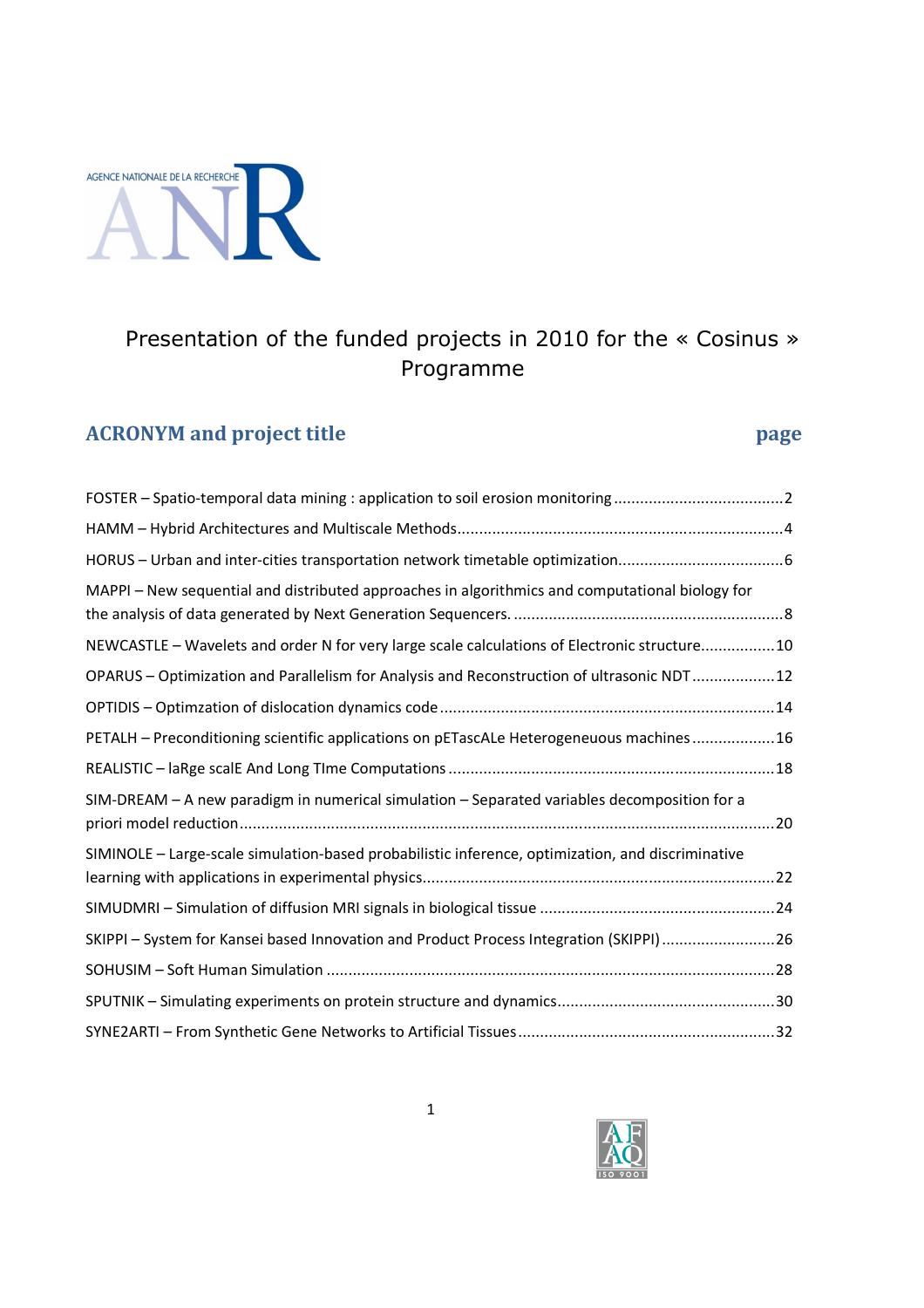#### **YEAR 2010**

## **Project title** FOSTER - Spatio-temporal data mining : application to soil erosion monitoring

**Abstract** Recently, the environment, sustainable development and natural risk management have become a major challenge. New Caledonia probably represents a first rank environmental observatory. Thus, the bulk of the great barrier reef of New Caledonia has been declared a World Heritage by the UNESCO. Protecting and managing such a fragile environment owing to major mining projects and an increasing population are major challenges. Human activities enhanced erosion of naturally fragile areas (thick tropical regoliths), resulting in dangerous processes for persons, goods and resources. On another hand, an increasing landslide frequency in the southern part of French Alps has been correlated with climate change and geodynamic forcing (earthquakes). Additionally, wrong land use has reinforced the process. These examples underline the need for a global approach of environmental managing, especially as far erosion is concerned. These last years, the increasing amount of geosciences data have lead to new promising applications. For example, the use of very high resolution satellite images now enables the observation of small objects. However, actual data analysis techniques suffer from the huge amount of complex data to process. Indeed, this environmental data is often heterogeneous, multi-scale, incomplete, and composed of complex objects. In this context, this project aims at providing to geologists a semi-automatic and complete process for monitoring soil erosion. This process will be based on multi-temporal very high resolutions satellite images coupled with digital elevation model (DEM), sensor data and/or expert knowledge. The project will focus more precisely on two important aspects of this process: segmentation of satellite images based on collaborative methods, and construction of descriptive (patterns, clustering, …) and predictive (decision trees, …) spatio-temporal models. New methods, algorithms and softwares on environmental data will be proposed to assist experts in their knowledge discovery. This project is composed of academic laboratories and one company. This multidisciplinary consortium is composed of 1) computer scientists of the LIRIS, LSIIT, LISTIC and PPME laboratories, specialists in data mining and image processing, 2) geologists of the PPME and IPGS laboratories, with a strong knowledge in soil erosion mechanisms and 3) the

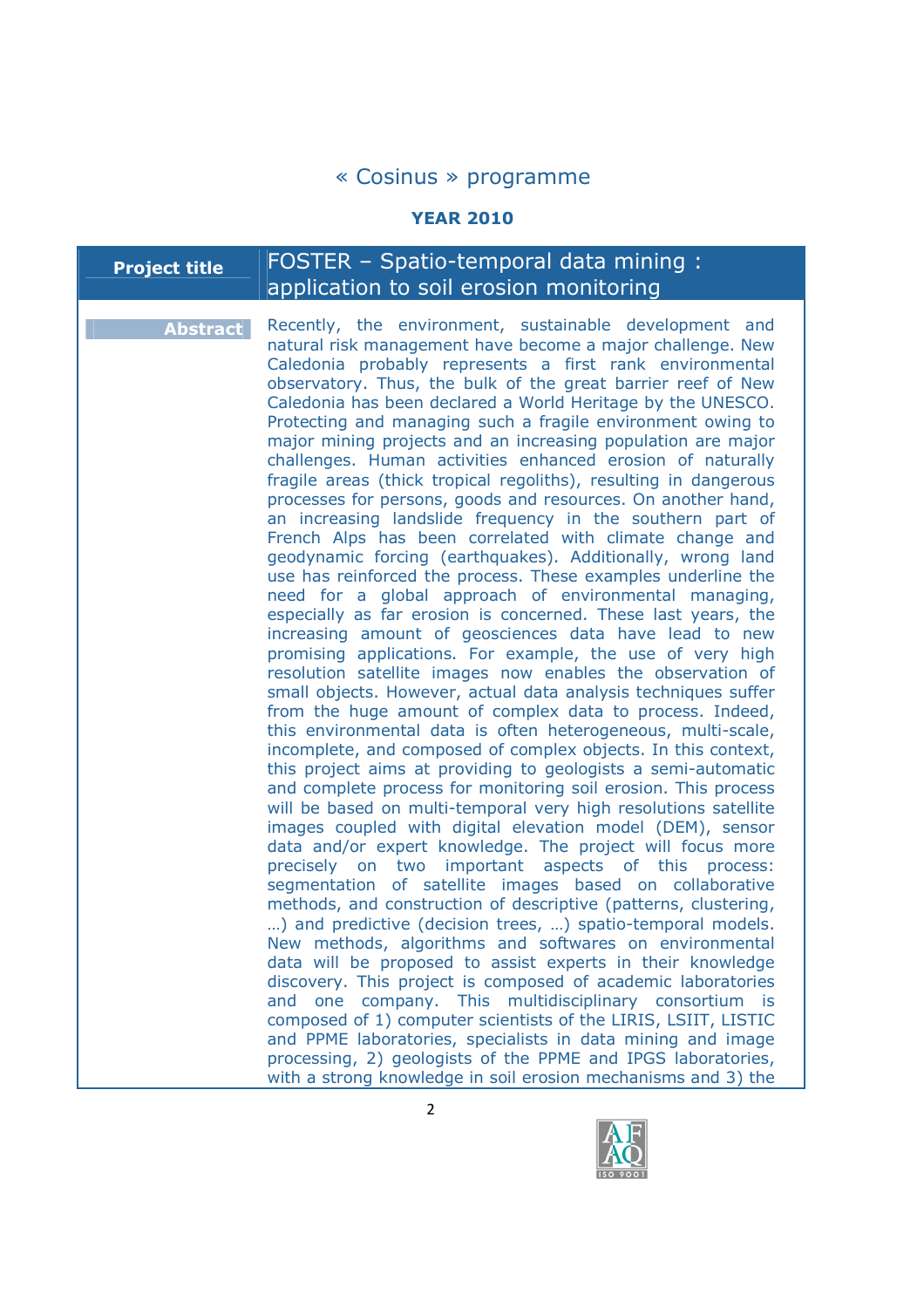| Bluecham Company, specialist in decision support systems.<br>Skills of each partner cover most of the KDD (Knowledge |
|----------------------------------------------------------------------------------------------------------------------|
|                                                                                                                      |
| Discovery in Databases) process, from selection and                                                                  |
| preprocessing to geologic knowledge discovery. Moreover, our                                                         |
| industrial partner will transfer our works to the society. Thus,                                                     |
| thanks to this consortium, we can propose a project gathering                                                        |
| different approaches in the same process, which should lead to                                                       |
| significant results.                                                                                                 |
|                                                                                                                      |

| <b>Partners</b> | <b>PPME</b>     |
|-----------------|-----------------|
|                 | <b>LIRIS</b>    |
|                 | LSIIT           |
|                 | <b>LISTIC</b>   |
|                 | <b>BlueCham</b> |
|                 |                 |
|                 |                 |

**Coordinator** Nazha SELMAOUI - PPME nazha.selmaoui@univ-nc.nc

# **ANR funding** 921034€

**Starting date and duration Cluster label**  January 2011 - 36 months



3

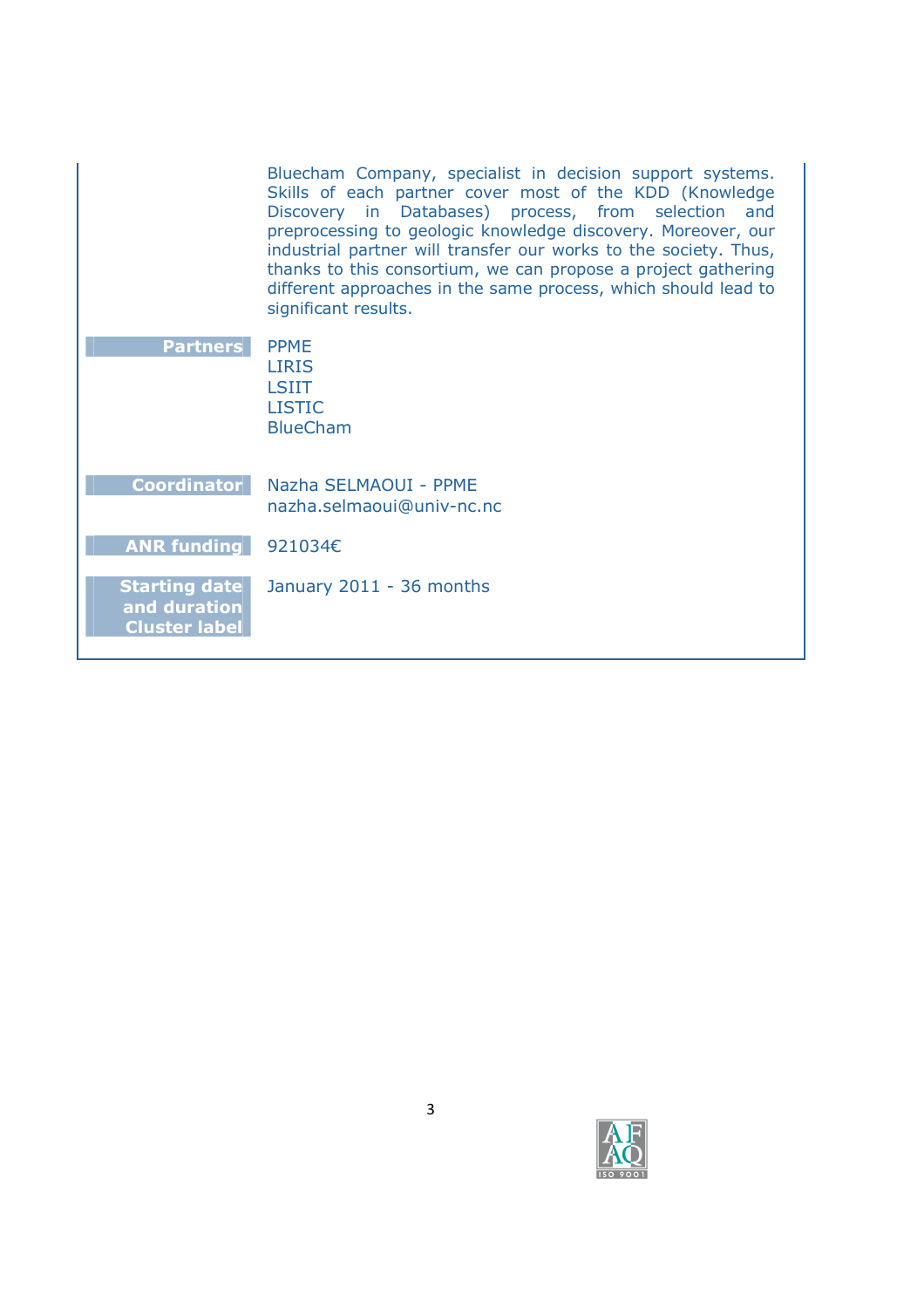## **YEAR 2010**

| Project title | HAMM - Hybrid Architectures and Multiscale |
|---------------|--------------------------------------------|
|               | $\blacksquare$ Methods                     |

| <b>Abstract</b> | This research project aims at the development, analysis and<br>software implementation of mathematical models for<br>multiscale applications on hybrid architectures. Large scale<br>multiscale applications are indeed within reach with the<br>emerging computing infrastructures, but they require<br>accurate and robust multiscale numerical methods that take<br>into account these new architectures. This is very<br>challenging as current software were not designed for these<br>methods and architectures. As a matter of fact, scientists<br>and engineers need to manage (i) the complexity of the<br>underlying multiscale models, usually expressed in terms of<br>a partial differential equation (PDE) system completed with<br>algebraic closure laws, (ii) the complexity of numerical<br>methods used to solve the PDE systems, and finally (iii) the<br>complexity of the low level computer science services<br>required to have efficient software on modern hybrid<br>hardware (e.g. multicore CPU/GPU). Robust and effective<br>multiscale methods as well as advanced programming<br>techniques need to be combined to fully benefit from<br>massively hybrid parallel architectures. Even though this<br>project revolves around applied mathematics and multiscale<br>numerical methods, it is truly multidisciplinary and critically<br>requires the expertise of specialists of the applications,<br>computer scientists and computer designers. That's why we<br>create a strong consortium : (i) CEA and IFP leading the<br>large scale multiscale application specifications, (ii) UJF<br>leading the multiscale numerical methods development and<br>efficient implementation on hybrid architectures and finally<br>(iii) BULL leading the benchmarking activities and ultimately<br>sizing<br>of future<br>super computing infrastructure<br>the<br>according to nowadays constraints such as energy costs<br>savings. |
|-----------------|-------------------------------------------------------------------------------------------------------------------------------------------------------------------------------------------------------------------------------------------------------------------------------------------------------------------------------------------------------------------------------------------------------------------------------------------------------------------------------------------------------------------------------------------------------------------------------------------------------------------------------------------------------------------------------------------------------------------------------------------------------------------------------------------------------------------------------------------------------------------------------------------------------------------------------------------------------------------------------------------------------------------------------------------------------------------------------------------------------------------------------------------------------------------------------------------------------------------------------------------------------------------------------------------------------------------------------------------------------------------------------------------------------------------------------------------------------------------------------------------------------------------------------------------------------------------------------------------------------------------------------------------------------------------------------------------------------------------------------------------------------------------------------------------------------------------------------------------------------------------------------------------------------------------------------------------------------------|
| <b>Partners</b> | <b>UJF</b><br><b>IFP</b><br><b>Bull</b><br><b>CEA</b>                                                                                                                                                                                                                                                                                                                                                                                                                                                                                                                                                                                                                                                                                                                                                                                                                                                                                                                                                                                                                                                                                                                                                                                                                                                                                                                                                                                                                                                                                                                                                                                                                                                                                                                                                                                                                                                                                                       |

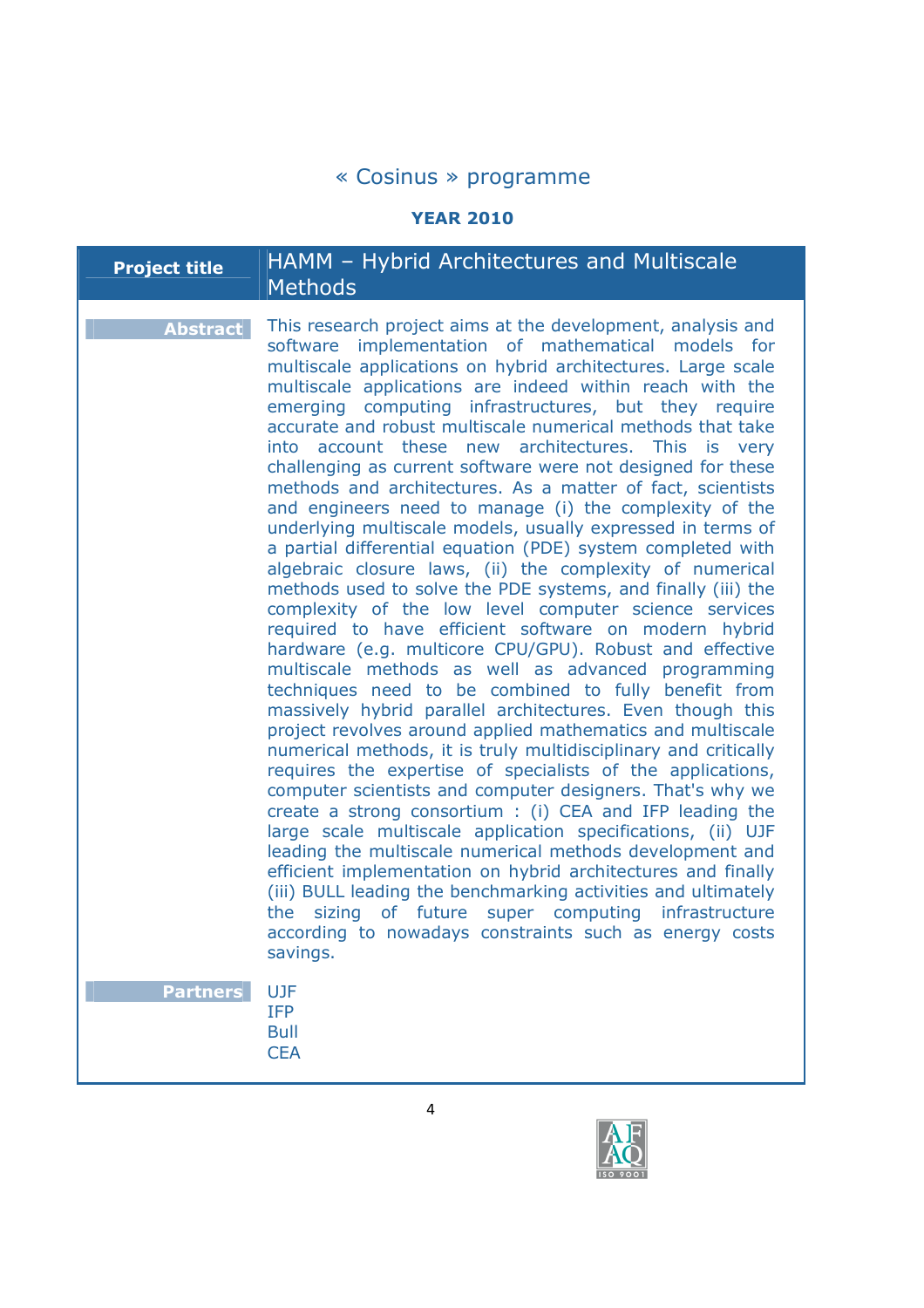| <b>Coordinator</b>                                           | Christophe PRUD'HOMME - UJF<br>christophe.prudhomme@ujf-grenoble.fr |
|--------------------------------------------------------------|---------------------------------------------------------------------|
| ANR funding $876124E$                                        |                                                                     |
| <b>Starting date</b><br>and duration<br><b>Cluster label</b> | October 2010 - 48 months                                            |

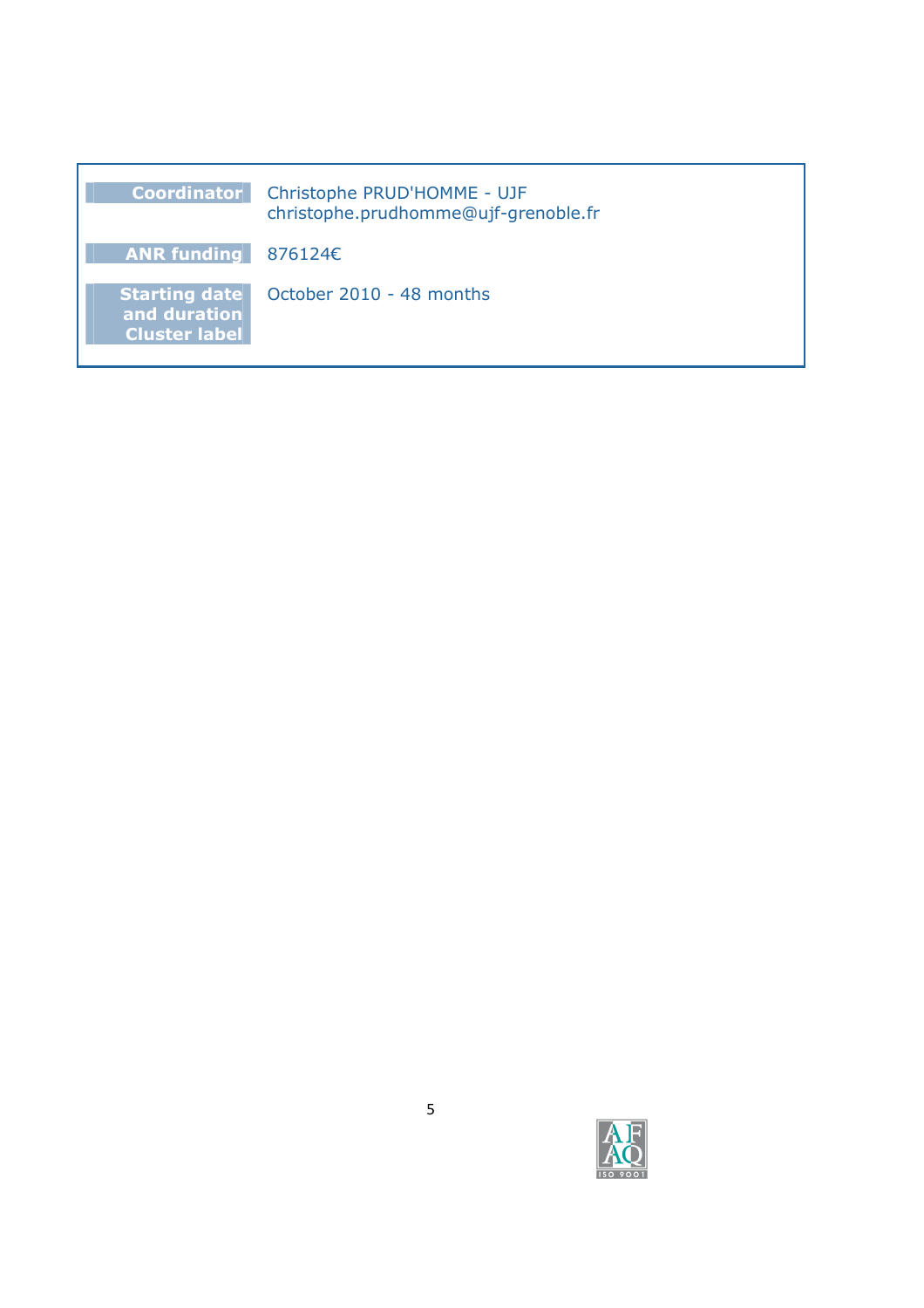#### **YEAR 2010**

# **Project title** HORUS – Urban and inter-cities transportation network timetable optimization

**Abstract** HORUS project Consortium composed of the PRiSM laboratory (CaRO team), EURODECISION and the CReSTIC laboratory (SysCom team). Building optimized transportation services (urban, peri-urban and interurban) is a major issue for public and private operators. The great complexity of this task usually justifies its decomposition into sequential steps : timetabling of the bus, tramways or trains (vehicle scheduling), assignment of personnel services to the vehicles (crew scheduling) and building individual shifts. To achieve this task, only the major companies have access to decision support systems including optimization modules. In the last decade, EURODECISION integrated its crew scheduling software component, LP-EasyDriver, to the activities of RATP and, more recently, VEOLIA. The optimization methods of this tool, as well as similar ones from competitors, are based on column generation techniques and hybrid approaches. By expanding their functional scope, these methods may also be applied to the railway sector. The main goal of the HORUS project is to prepare the next generation transportation services by overcoming many challenges : extension to the railway sector (higher combinatorial and business complexities), - design of global optimization of the vehicle and crew scheduling problems, - access to multi-core computing through algorithms parallelization, access to the optimization algorithms through free software and shared Web services. From an academic point of view, PRiSM and CReSTIC, two university laboratories well known for their expertise in combinatorial optimization (advanced column generation and metaheuristic methods) and parallel computing, are proposing significant contributions in the sequential and parallel resolution methods dedicated to these problems : arcs-states modeling, column generation, innovative metaheuristics (Trust Branching Path) and hybridization techniques including metaheuristics and exact approaches. From an industrial point of view, EURODECISION is a technical center of expertise on previously mentioned methods and transport business

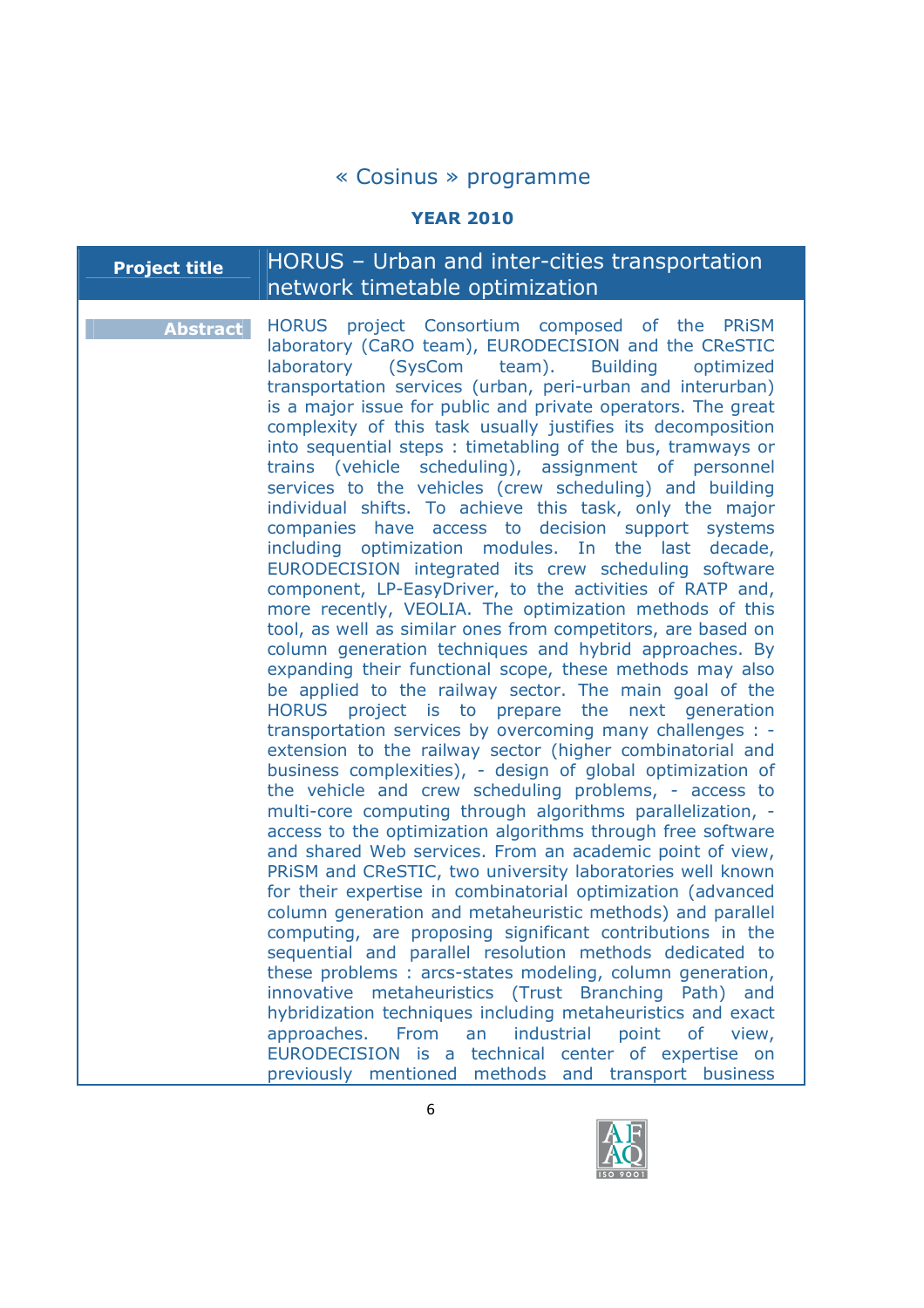| services. EURODECISION is then able to capitalize on the<br>proposed innovations by diffusing them directly to the<br>transport operators or through business software editors. |
|---------------------------------------------------------------------------------------------------------------------------------------------------------------------------------|
| <b>PRISM</b>                                                                                                                                                                    |
| <b>EURODECISION</b>                                                                                                                                                             |
| <b>CReSTIC</b>                                                                                                                                                                  |
| Alain BUI - PRISM                                                                                                                                                               |
| Alain.Bui@prism.uvsq.fr                                                                                                                                                         |
| 595521€                                                                                                                                                                         |
| October 2010 - 36 months                                                                                                                                                        |
| Advancity (ex Ville et Mobilité Durables)                                                                                                                                       |
|                                                                                                                                                                                 |

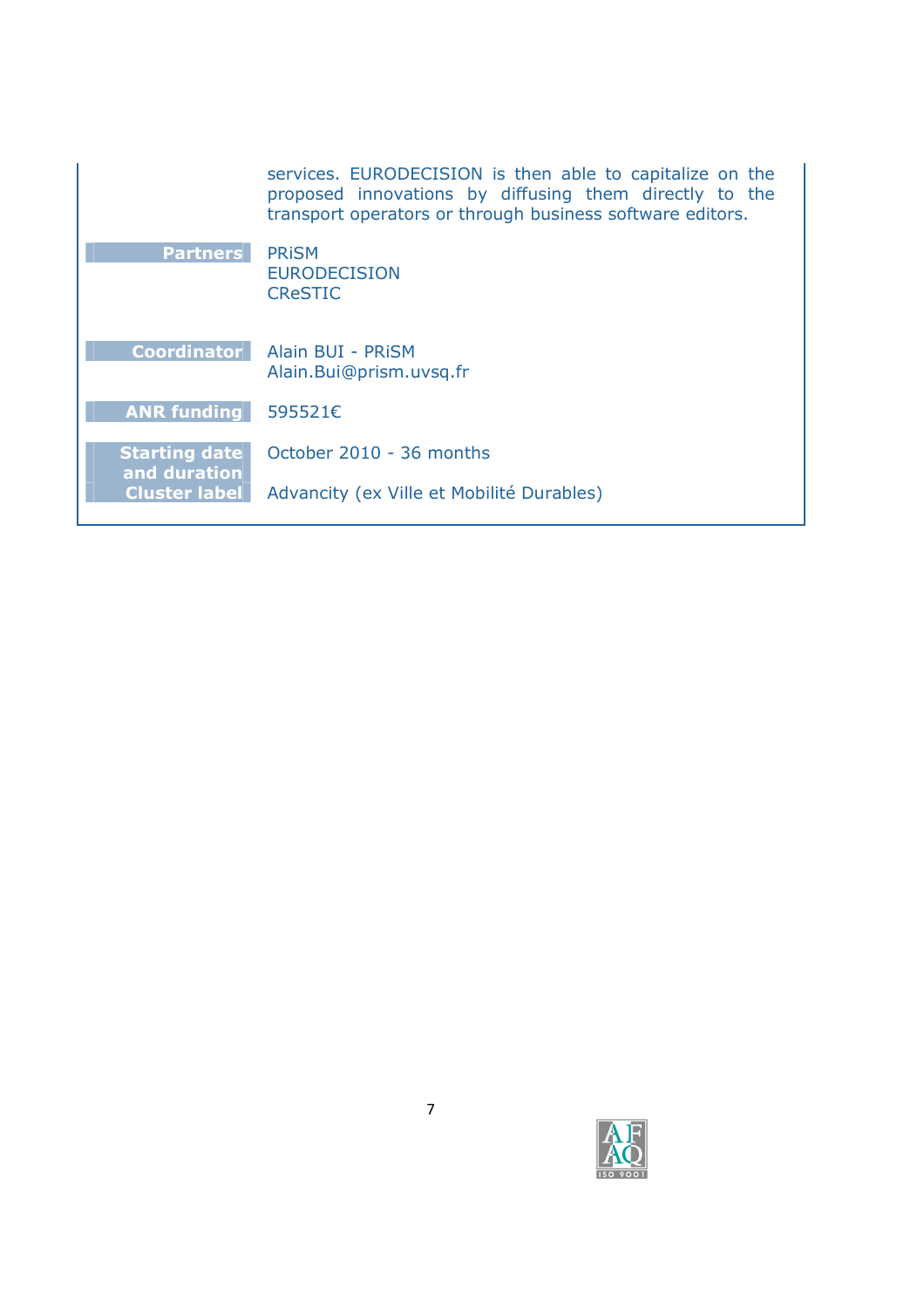#### **YEAR 2010**

## **Project title** | MAPPI – New sequential and distributed approaches in algorithmics and computational biology for the analysis of data generated by Next Generation Sequencers.

**Abstract** These last few years, a breakthrough in DNA sequencing techniques has been realized through new approaches and new devices under the name of Next Generation Sequencing (NGS). These sequencers are able to produce small raw sequences (called reads) at such a rate that the volume of data to process becomes staggering, reaching such a point that managing these data for mapping and assembling becomes the main bottleneck of the new technology, the fastest actual software not being able to scale to process that volume. Moreover, these new sequencers also enable heterogeneous sources to be sequenced together. This opens the way to meta analysis, that is, considering at a glance genomes or transcriptomes of all a population of living organisms. This is the motivation of our 36 months project, which aims to propose new, relevant and efficient sequential, distributed and parallel algorithms to face the challenge of performing intensive computation for mapping, assembling, metassembling the massive volume of reads produced by the Next Generation Sequencers (NGS). This project gathers four partners. LIAFA (University Paris-Direrot), LIFL (Lille) and IRISA (Rennes) are recognized research groups in computer sciences, whose expertise is complementary on the data and techniques to develop, each being a recognized specialist in at least one of the topics of the project: index data structure, string algorithms, parallel algorithms, biological sequence analysis,\dots These groups will design new algorithms, and develop open source software implementing these algorithms. For these latters not to remain theoretical or only prototypes and for the whole project to have a direct application domain, this project is linked to a huge biological project named Tara Oceans through the Genoscope laboratory (CEA) which is the fourth partner of the MAPPI project. Genoscope is specialised in sequencing techniques and disposes of the latest sequencing devices. Tara Oceans is a unique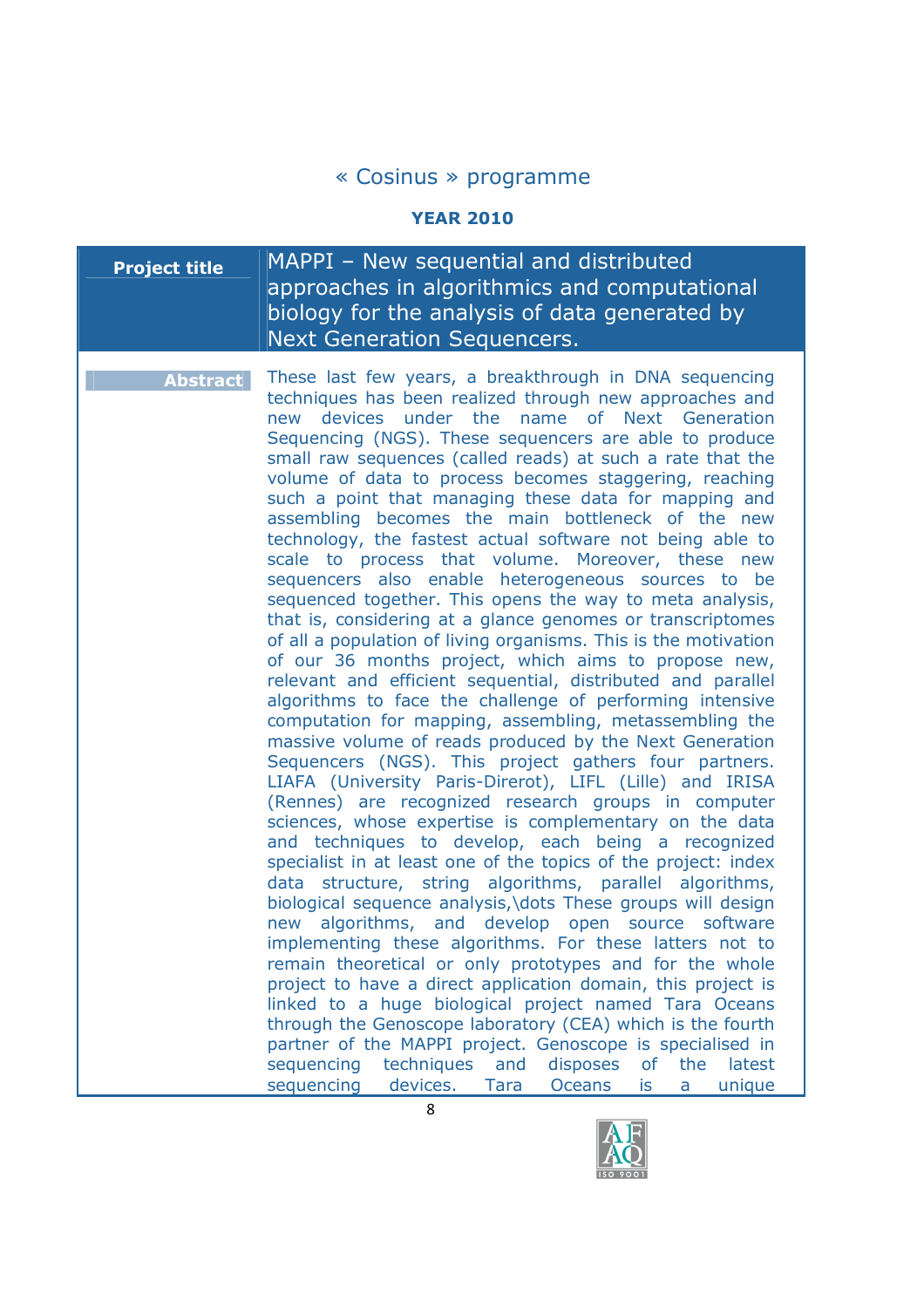|                                                              | multidisciplinary project gathering oceanographers,<br>ecologists, biologists and physicists expert in marine life<br>whose goal is to exhaustively study phytoplankton in<br>several oceans. The role of the Genoscope is to sequence<br>DNA and RNA samples of protits collected at each spot of<br>the expedition from phytoplankton. Tara will provide<br>metagenomic data (DNA from the cells of a whole sample),<br>and metatranscriptomic data (RNA that captures gene<br>expression). The total number of such samples will range<br>between 2000 and 4000 for the whole project, which should<br>induce more than 100TB of data. The software we plan to<br>deliver will be integrated in a bioinformatics pipeline in the<br>Genoscope. |
|--------------------------------------------------------------|---------------------------------------------------------------------------------------------------------------------------------------------------------------------------------------------------------------------------------------------------------------------------------------------------------------------------------------------------------------------------------------------------------------------------------------------------------------------------------------------------------------------------------------------------------------------------------------------------------------------------------------------------------------------------------------------------------------------------------------------------|
| <b>Partners</b>                                              | <b>LIAFA</b><br><b>LIFL</b><br><b>INRIA Rennes - Bretagne Atlantique</b><br>Génoscope                                                                                                                                                                                                                                                                                                                                                                                                                                                                                                                                                                                                                                                             |
| <b>Coordinator</b>                                           | Mathieu RAFFINOT - LIAFA<br>raffinot@liafa.jussieu.fr                                                                                                                                                                                                                                                                                                                                                                                                                                                                                                                                                                                                                                                                                             |
| <b>ANR funding</b>                                           | 456830€                                                                                                                                                                                                                                                                                                                                                                                                                                                                                                                                                                                                                                                                                                                                           |
| <b>Starting date</b><br>and duration<br><b>Cluster label</b> | October 2010 - 36 months                                                                                                                                                                                                                                                                                                                                                                                                                                                                                                                                                                                                                                                                                                                          |

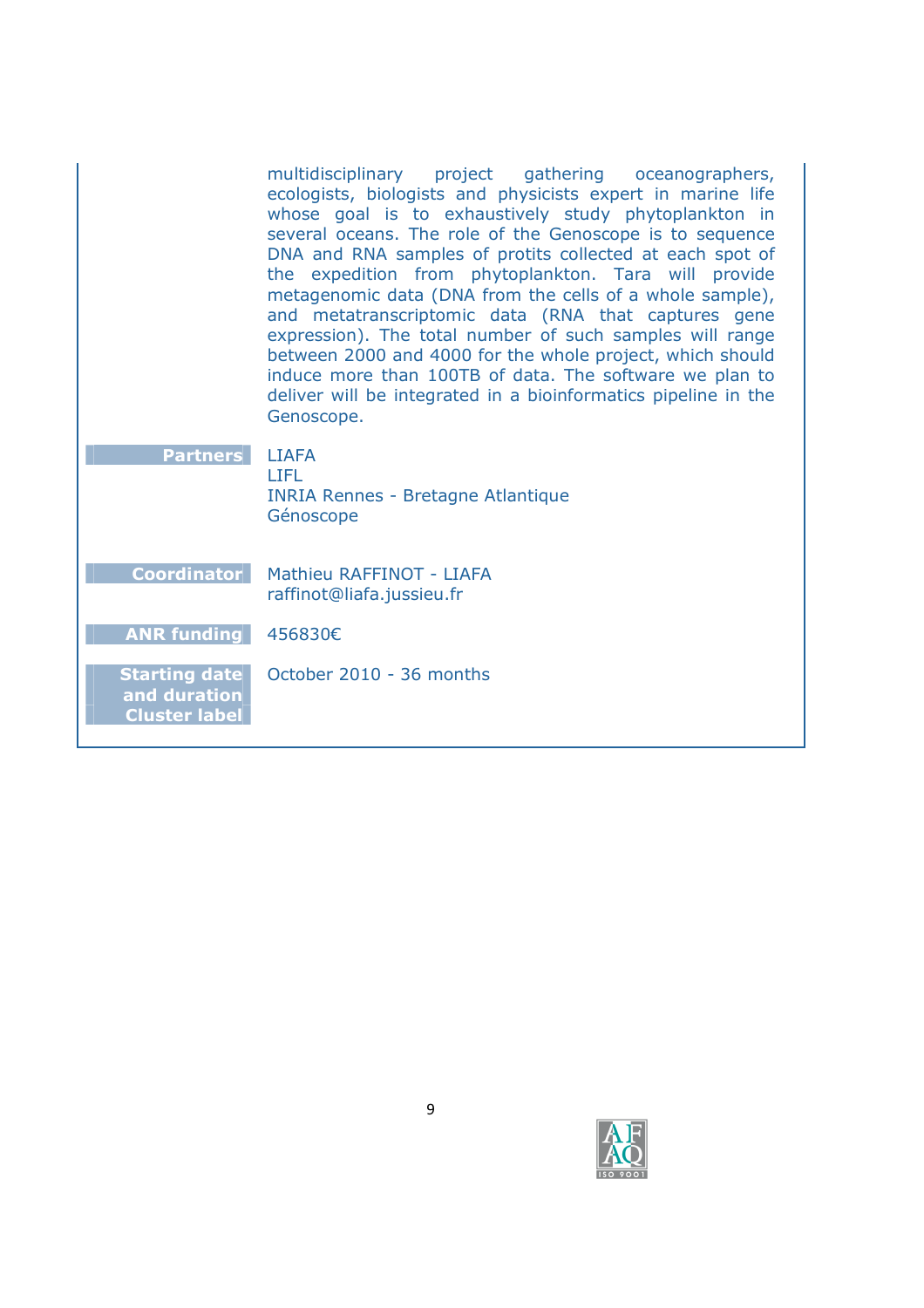#### **YEAR 2010**

# **Project title** NEWCASTLE - Wavelets and order N for very large scale calculations of Electronic structure

**Abstract** Ab initio methods are well used in the fields of solid state physics and quantum chemistry because they are free of parameter. They solve the Schrödinger equation in the framework of the density Functional Theory. Traditionally, these methods use gaussian or plane wave basis sets which limit the scalability. Moreover the CPU time varies as a power of 3 of the number of atoms. With the software BigDFT, we have shown that it is feasible to use real space basis sets as wavelets with the same accuracy as traditional basis sets. Due to adaptive properties, the memory consumption can be reduced drastically compared to plane wave basis set. BigDFT has also a better scalability. We have demonstrated an efficiency over 85% up to 1000 cores. Moreover, order N method which scale linearly with the number of atoms can be used with real space basis sets. The first goal of this project is to develop an ab initio method based on wavelet which can exploit petascaling supercomputers by means of order N methods and a better memory consumption using softer pseudopotentials. Hundred of thousands cores could be used to solve multiscale problems as involved in biology or new devices as OLED. Moreover all developed components could be reused in other softwares (ABINIT, CP2K, Octopus, ...) as it is already done with present versions of BigDFT (Poisson solver and exact exchange calculations). The second goal is to have a robust and reliable Message Passing Interface library based on OpenMPI with fault tolerance. In order to deliver a test suite based on BigDFT for the future petascaling supercomputer (PRACE project), we had tested the supercomputers of national centers (CCRT and CINES) up to 600 cores. We found that the collective communications had not an efficient scalability. Moreover, all MPI libraries had some trouble as the number of cores increases which were not very reproducible. We think that it is very important to have a test suite to optimize algorithms for collective communications versus the number of cores and that fault tolerance is a very crucial concept with the arrival of petascaling computer. With this project, we would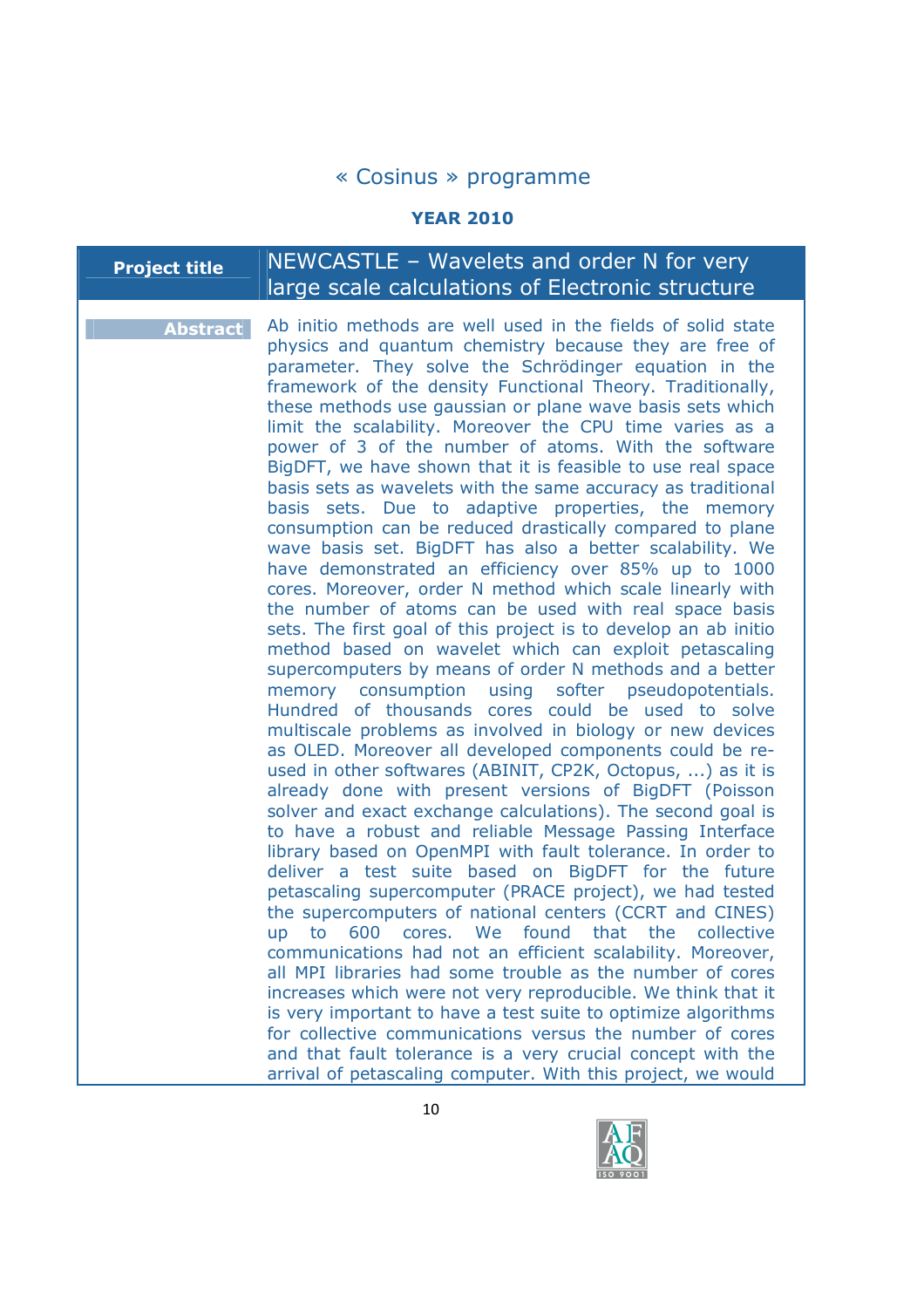|                                                              | have a reliable ab initio methods adapted for large scale<br>simulation, a robust message passing interface with fault<br>tolerance for massively parallel computers and a test suite<br>to optimize algorithms of collective communications. All<br>developments will be available and re-usable for other<br>softwares. |
|--------------------------------------------------------------|---------------------------------------------------------------------------------------------------------------------------------------------------------------------------------------------------------------------------------------------------------------------------------------------------------------------------|
| <b>Partners</b>                                              | <b>INAC/SP2M</b><br><b>ESRF</b><br><b>CEA-DIF-DPTA</b><br><b>BULL</b>                                                                                                                                                                                                                                                     |
| <b>Coordinator</b>                                           | Thierry DEUTSCH - INAC/SP2M<br>thierry.deutsch@cea.fr                                                                                                                                                                                                                                                                     |
| <b>ANR funding</b>                                           | 660088€                                                                                                                                                                                                                                                                                                                   |
| <b>Starting date</b><br>and duration<br><b>Cluster label</b> | January 2011 - 36 months                                                                                                                                                                                                                                                                                                  |

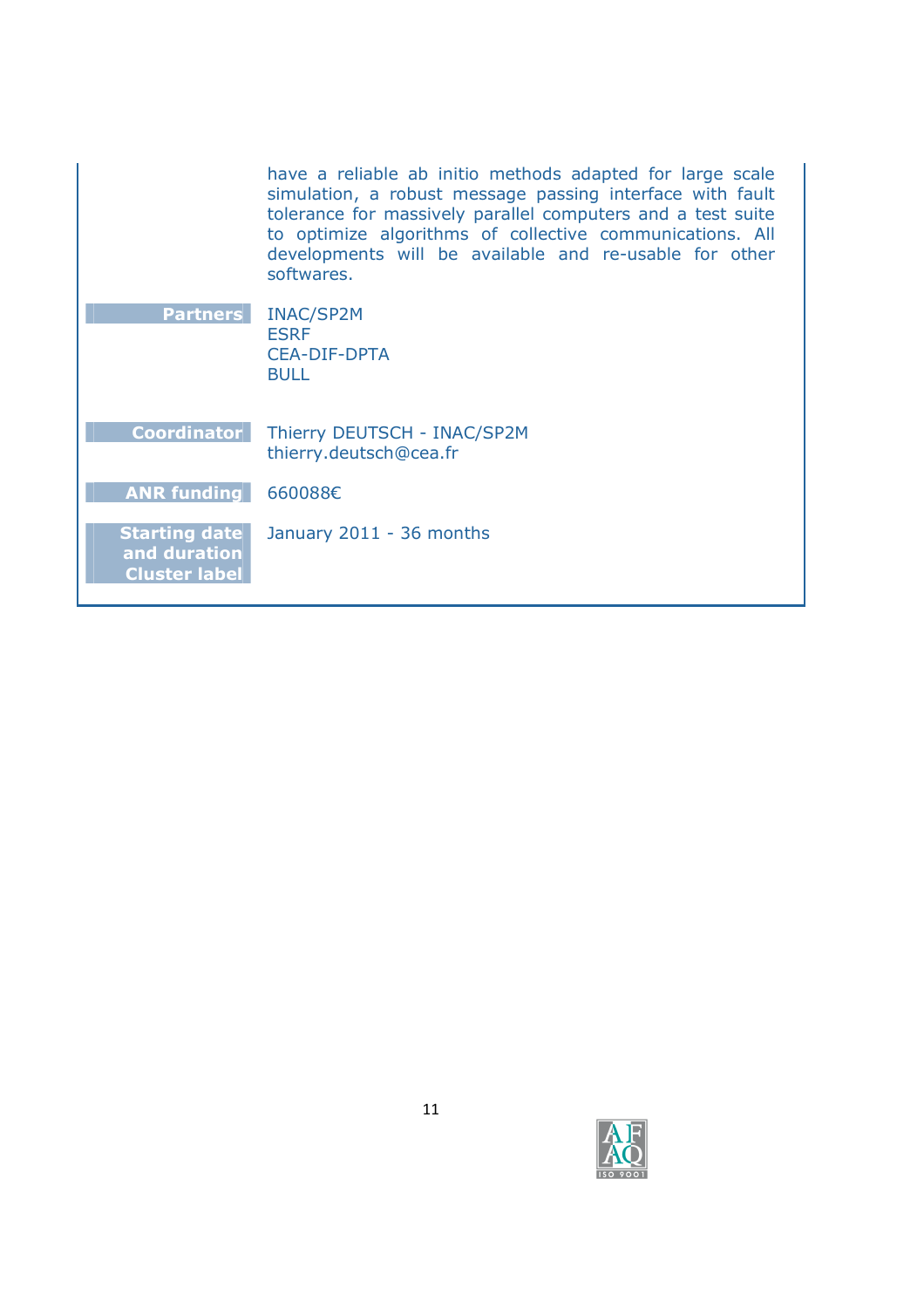## **YEAR 2010**

| Project title $^{\mathrm{!}}$ | <b>OPARUS</b> – Optimization and Parallelism for |
|-------------------------------|--------------------------------------------------|
|                               | Analysis and Reconstruction of ultrasonic NDT    |
|                               |                                                  |

| <b>Abstract</b> | The project OPARUS "Optimization and Parallelization for<br>Analysis and Reconstruction of ultrasonic NDT" focuses on<br>the development of modelling tools and treatment for<br>reconstruction of multi-element ultrasonic non destructive<br>testing data. The objective of the project is to optimize the<br>performance of numerical algorithms and to extend<br>significantly the actual limitations on the use of accurate<br>models for visualization, analysis and diagnostic and<br>provide tools for innovative modelling in agreement with the<br>industrial constraints. The kinds of technology pointed are<br>clearly oriented on multi-core processors and GPGPU, all<br>included in single "workstation". The technological barriers<br>concerns both the capacity to exploit the new parallel<br>architectures and to implement optimized algorithms<br>dedicated to the reconstruction of data for analysis. The<br>developments are focused on applications representative of<br>industrial cases. The reconstruction tools based on these<br>developments will be integrated into three systems and<br>software: the M2M acquisition systems, CIVA platform of<br>simulation and analysis and the analysis production<br>software NDT-kit. OPARUS is a 3 years industrial research<br>project which includes industrial end users of NDT (EADS<br>and EDF), high-tech companies, (M2M, which develops<br>multi-elements systems and CAPS-Enterprise, expert in<br>parallel computing solutions), CEA LIST developing the<br>CIVA software platform, and EFI, university laboratories<br>specialist of parallel architectures, image processing and<br>complex systems. Project results will be directly integrated<br>in systems and software already operating in industrial<br>environments. From a scientific point of view results will be<br>communicated through journals and conferences dedicated<br>to non destructive testing, and in journals for research in |             |
|-----------------|----------------------------------------------------------------------------------------------------------------------------------------------------------------------------------------------------------------------------------------------------------------------------------------------------------------------------------------------------------------------------------------------------------------------------------------------------------------------------------------------------------------------------------------------------------------------------------------------------------------------------------------------------------------------------------------------------------------------------------------------------------------------------------------------------------------------------------------------------------------------------------------------------------------------------------------------------------------------------------------------------------------------------------------------------------------------------------------------------------------------------------------------------------------------------------------------------------------------------------------------------------------------------------------------------------------------------------------------------------------------------------------------------------------------------------------------------------------------------------------------------------------------------------------------------------------------------------------------------------------------------------------------------------------------------------------------------------------------------------------------------------------------------------------------------------------------------------------------------------------------------------------------------------------------------------------------------------------------------------------------|-------------|
| <b>Partners</b> | computer science and architecture.<br><b>CEA</b><br><b>EADS</b><br><b>EDF</b>                                                                                                                                                                                                                                                                                                                                                                                                                                                                                                                                                                                                                                                                                                                                                                                                                                                                                                                                                                                                                                                                                                                                                                                                                                                                                                                                                                                                                                                                                                                                                                                                                                                                                                                                                                                                                                                                                                                | <b>LIST</b> |

M2M

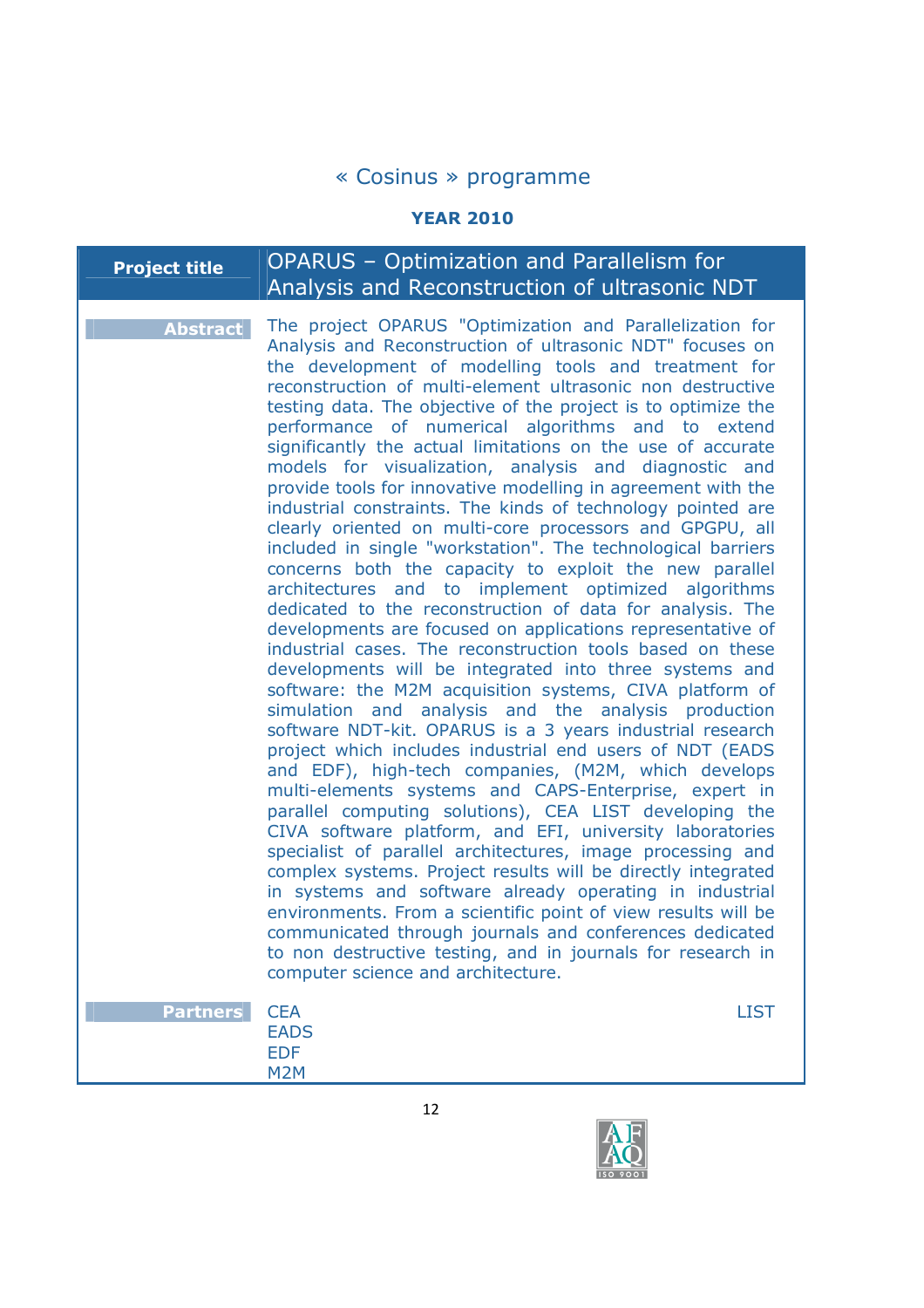|                                      | TFF<br><b>CAPS</b>                                      |
|--------------------------------------|---------------------------------------------------------|
| <b>Coordinator</b>                   | Stéphane Le Berre - CEA LIST<br>stephane.leberre@cea.fr |
| <b>ANR funding</b>                   | 769331€                                                 |
| <b>Starting date</b><br>and duration | October 2010 - 36 months                                |
| <b>Cluster label</b>                 | <b>SYSTEM@TIC Paris région</b>                          |

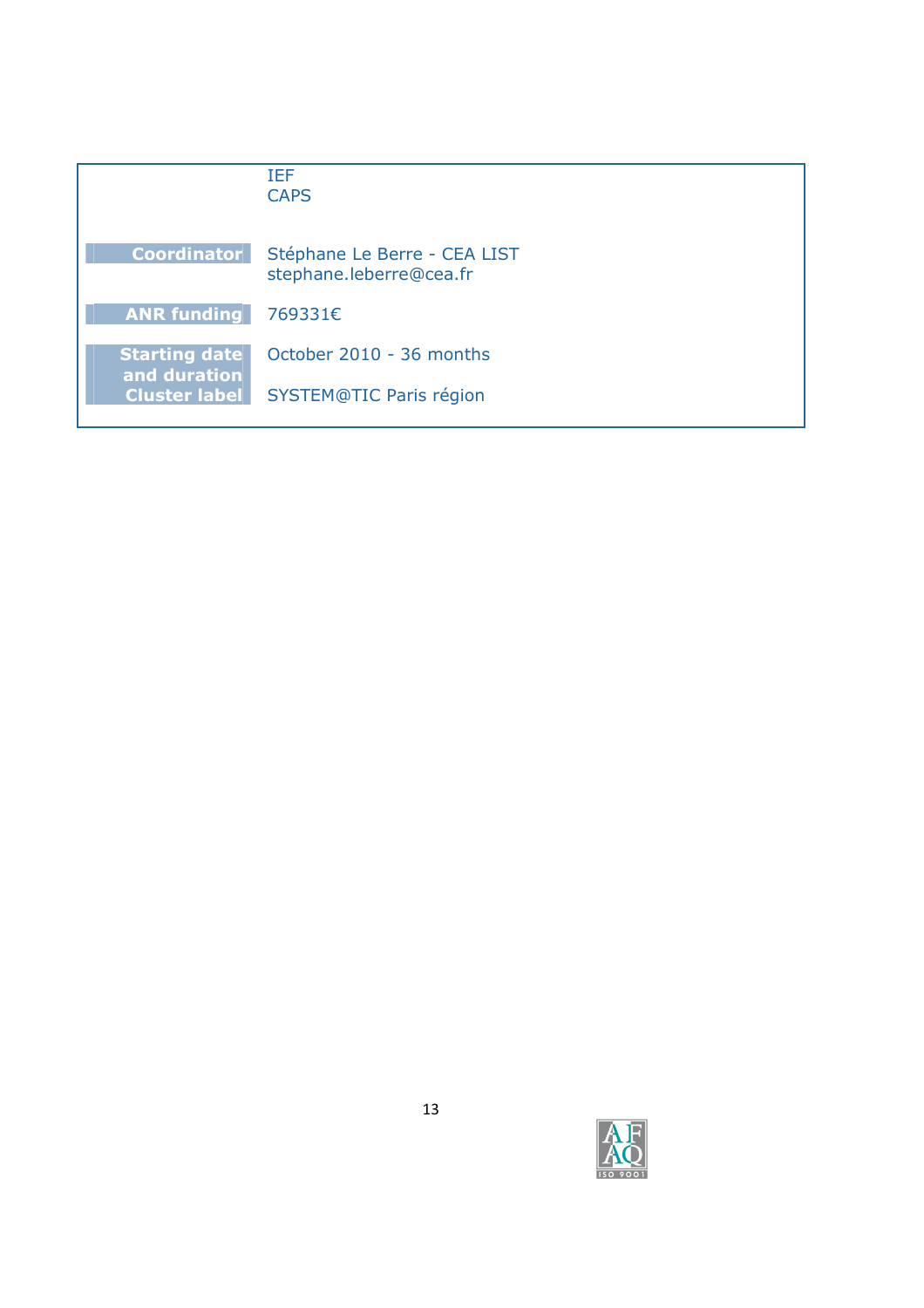## **YEAR 2010**

| <b>Project title</b> | <b>OPTIDIS</b> – Optimzation of dislocation dynamics<br>code                                                                                                                                                                                                                                                                                                                                                                                                                                                                                                                                                                                                                                                                                                                                                                                                                                                                                                                                                                                                                                                                                                                                                                                                                                                                                                                                                                                                                                                                                                                                                                                                                                                                                                                                                                                                                                                                                                                                                                                                                                                                                                                                                                                                                                                                                                                                           |
|----------------------|--------------------------------------------------------------------------------------------------------------------------------------------------------------------------------------------------------------------------------------------------------------------------------------------------------------------------------------------------------------------------------------------------------------------------------------------------------------------------------------------------------------------------------------------------------------------------------------------------------------------------------------------------------------------------------------------------------------------------------------------------------------------------------------------------------------------------------------------------------------------------------------------------------------------------------------------------------------------------------------------------------------------------------------------------------------------------------------------------------------------------------------------------------------------------------------------------------------------------------------------------------------------------------------------------------------------------------------------------------------------------------------------------------------------------------------------------------------------------------------------------------------------------------------------------------------------------------------------------------------------------------------------------------------------------------------------------------------------------------------------------------------------------------------------------------------------------------------------------------------------------------------------------------------------------------------------------------------------------------------------------------------------------------------------------------------------------------------------------------------------------------------------------------------------------------------------------------------------------------------------------------------------------------------------------------------------------------------------------------------------------------------------------------|
| <b>Abstract</b>      | Plastic deformation is mainly accommodated by dislocations<br>glide in the case of crystalline materials. The behaviour of a<br>single dislocation segment is perfectly understood since<br>1960 and analytical formulations are available in the<br>literature. However, to understand the behaviour of a large<br>population of dislocations (inducing complex dislocations<br>interactions) and its effect on plastic deformation, massive<br>numerical<br>simulations are necessary. Since<br>1990,<br>simulation<br>codes have<br>been<br>developed<br>by<br>French<br>researchers. Among these codes, the code<br><b>TRIDIS</b><br>developed in the laboratory SIMAP in Grenoble is the very<br>first dynamic dislocation code. In 2007, the project called<br>NUMODIS had been set up as team collaboration between<br>the SIMaP and the SRMA CEA Saclay in order to develop a<br>new dynamics dislocation code using modern computer<br>architecture and numerical methods and that should be able<br>overcome the numerical and physical limits of the previous<br>code TRIDIS. The version NUMODIS 1.0 came out in<br>December 2009, which confirms the feasibility of the<br>project. The project OPTIDIS is introduced when the code<br>NUMODIS is mature enough to implement parallel routines.<br>The objective of the project in to develop and validate the<br>algorithms in order to optimise the numerical efficiency and<br>performance of the code NUMODIS. We are aiming at<br>developing a code able to tackle realistic materials problems<br>such as the case of interaction between dislocations and<br>irradiation defects in a grain plastically deformation after<br>kinds<br>irradiation.<br><b>These</b><br><b>of</b><br>studies<br>where<br>"local"<br>mechanisms" are correlated to macroscopic behaviour is a<br>key issue for nuclear industry in order to understand<br>materials ageing under irradiation, and hence predict power<br>plant service life. To carry out such studies, massive<br>numerical optimisations of NUMODIS that involve complex<br>algorithms, as well competences in applied mathematics<br>and parallel computing methods are critically needed. The<br>project OPTIDIS involves a team collaboration between<br>researchers<br>specialized<br>on one<br>hand in<br>dynamics<br>dislocations and on the other hand in numerical methods. |

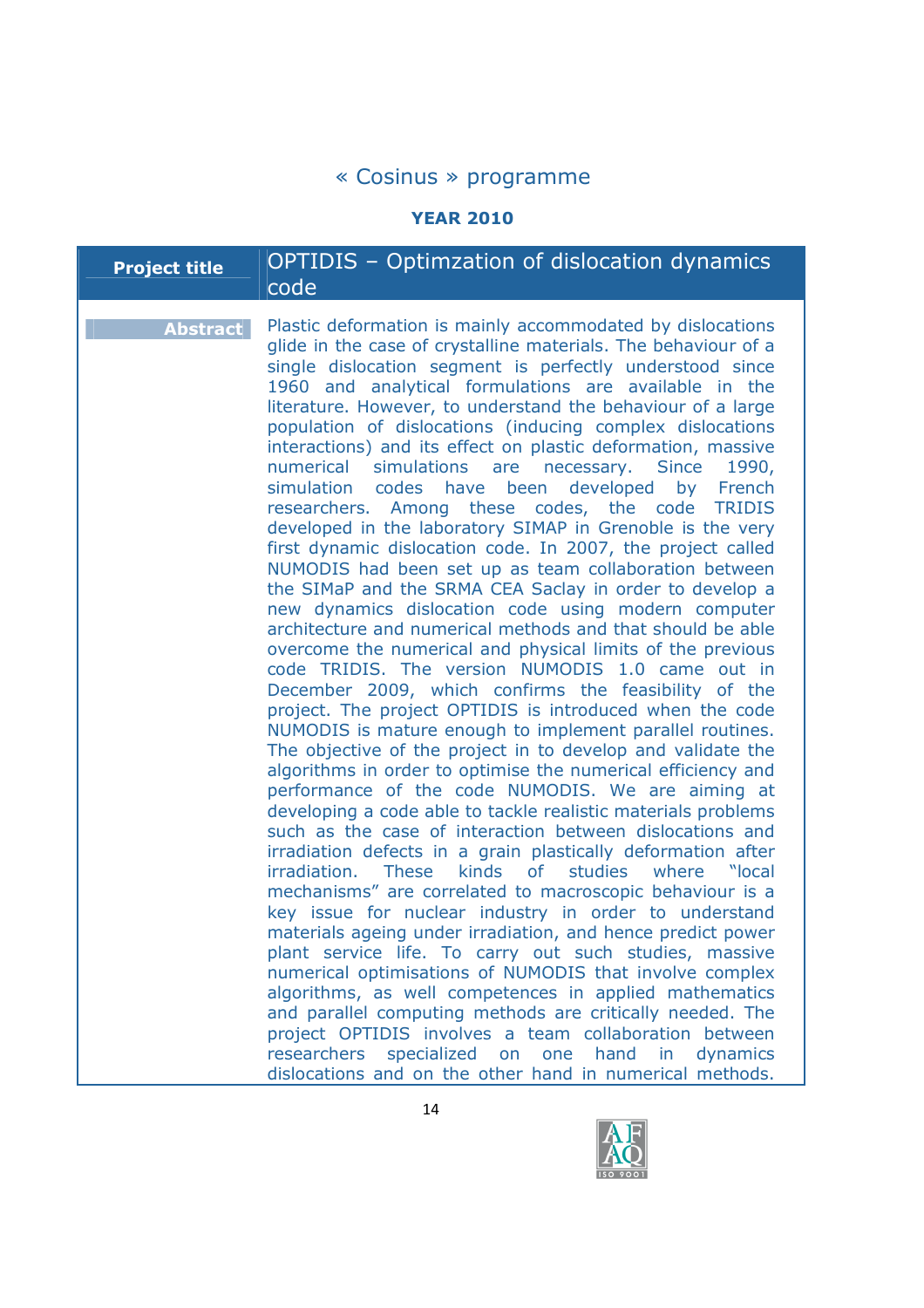| This project is divided in 8 tasks over 4 years. Two PhD<br>thesis will be directly financed by the project. One will be<br>dedicated to numerical development, validation of complex<br>algorithms and confrontation with the performance of<br>existing dynamics dislocation codes. The objective of the<br>second is to carry out large scale simulations to validate the<br>performance of the numerical development made in<br>OPTIDIS. In both cases, these simulations will be compared<br>with experimental data obtained by experimentalists. |
|--------------------------------------------------------------------------------------------------------------------------------------------------------------------------------------------------------------------------------------------------------------------------------------------------------------------------------------------------------------------------------------------------------------------------------------------------------------------------------------------------------------------------------------------------------|
| <b>CEA/DEN/DMN/SRMA</b><br>SIMaP / Grenoble INP<br><b>ICMPE / Paris-Est</b><br><b>HIEPACS / INRIA</b>                                                                                                                                                                                                                                                                                                                                                                                                                                                  |
| Laurent DUPUY - CEA/DEN/DMN/SRMA<br>laurent.dupuy@cea.fr                                                                                                                                                                                                                                                                                                                                                                                                                                                                                               |
| 365232€                                                                                                                                                                                                                                                                                                                                                                                                                                                                                                                                                |
| October 2010 - 48 months<br>SYSTEM@TIC Paris région                                                                                                                                                                                                                                                                                                                                                                                                                                                                                                    |
|                                                                                                                                                                                                                                                                                                                                                                                                                                                                                                                                                        |

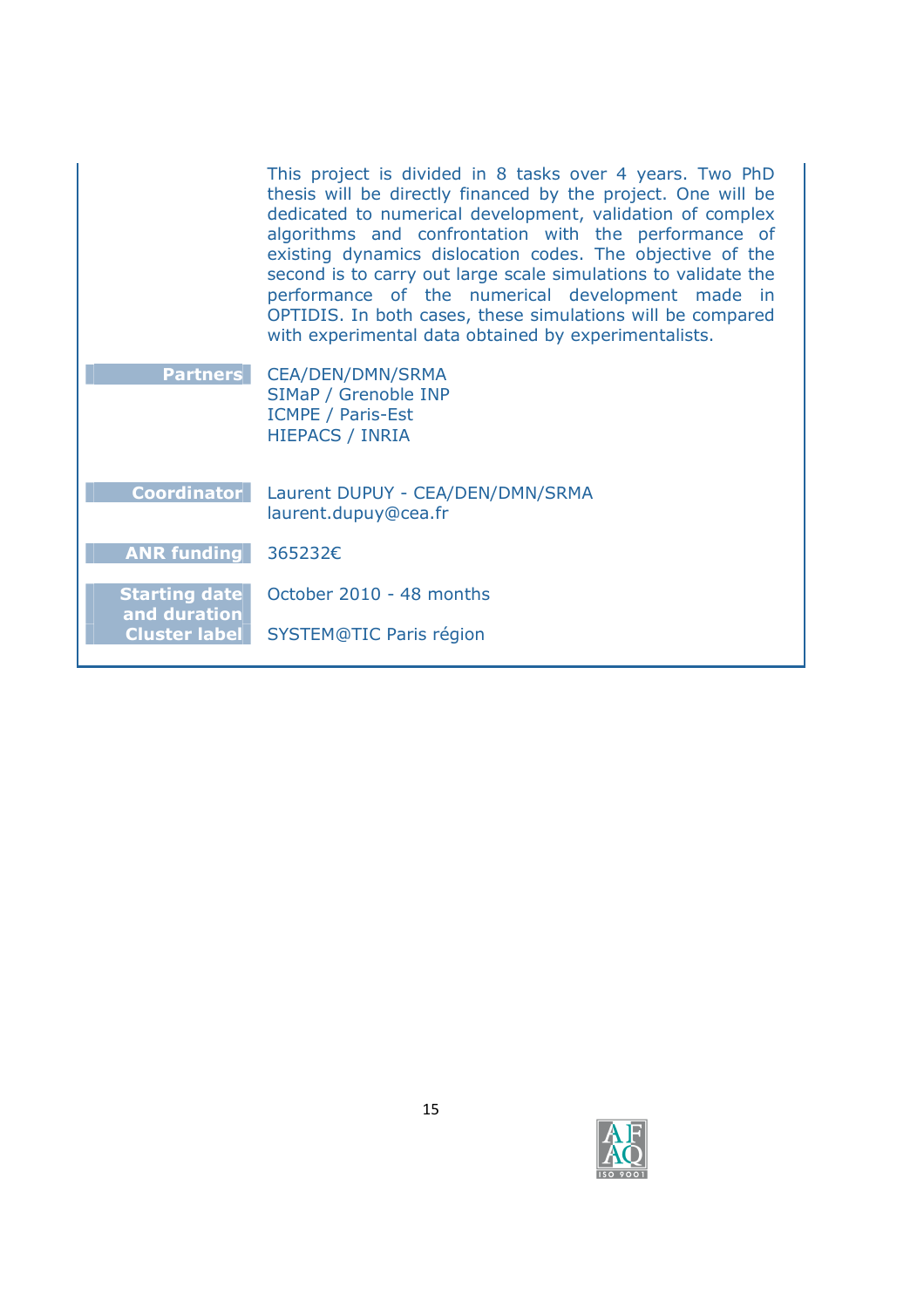## **YEAR 2010**

## **Project title** PETALH – Preconditioning scientific applications on pETascALe Heterogeneuous machines

| <b>Abstract</b> | The modern numerical simulations coupled with ever<br>growing and more powerful computational platforms have<br>been a major driving force behind a progress in numerous<br>different as fundamental<br>as<br>science,<br>areas<br>technical/technological applications, life sciences. These<br>simulations often involve a chain of linear algebra problems<br>as solving a large sparse linear systems of equations or<br>finding a set of eigenvalues and eigenvectors. Solving these<br>problems is very time and memory consuming and often<br>represent an important fraction of the total simulation time.<br>This project focuses on solving large sparse linear systems<br>of equations using iterative methods. More specifically it<br>focuses on parallel preconditioners that are suitable for the<br>emergent hierarchical models of clusters of multi-core<br>processors, as used for example in petascale machines.<br>These preconditioners are important to accelerate the<br>iterative methods, and they represent the main topic of<br>research in this context. This is due to the fact that there is<br>no general preconditioner that works for all applications.<br>Very often the best preconditioner is the one which is<br>adapted to the application to be solved. This project is a<br>continuation of PETAL project that was funded by ANR<br>Cosinus 2008 call. PETAL was submitted as a 3 years<br>project, and was awarded 2 years. Early results we have<br>obtained in the first year are very promising. They have<br>proven the soundness of our approach. This proposal<br>continues this line of research. In particular, PETAL has<br>allowed us to overcome some of the important challenges<br>related to the generalization and suitability for parallel<br>computing of two important preconditioning techniques:<br>filtering decomposition and nested decomposition. The first<br>preconditoner is an incomplete factorization where it is<br>possible to ensure that the factorization will coincide with<br>the original matrix for some specified vector, called a<br>filtering vector. Satisfying this filtering condition is an<br>important factor for accelerating the convergence of the |
|-----------------|-------------------------------------------------------------------------------------------------------------------------------------------------------------------------------------------------------------------------------------------------------------------------------------------------------------------------------------------------------------------------------------------------------------------------------------------------------------------------------------------------------------------------------------------------------------------------------------------------------------------------------------------------------------------------------------------------------------------------------------------------------------------------------------------------------------------------------------------------------------------------------------------------------------------------------------------------------------------------------------------------------------------------------------------------------------------------------------------------------------------------------------------------------------------------------------------------------------------------------------------------------------------------------------------------------------------------------------------------------------------------------------------------------------------------------------------------------------------------------------------------------------------------------------------------------------------------------------------------------------------------------------------------------------------------------------------------------------------------------------------------------------------------------------------------------------------------------------------------------------------------------------------------------------------------------------------------------------------------------------------------------------------------------------------------------------------------------------------------------------------------------------------------------------------------------------------------------------------------------------------------|
|                 | iterative method. The nested based preconditioner has the<br>same property for a specific vector of all ones. However the                                                                                                                                                                                                                                                                                                                                                                                                                                                                                                                                                                                                                                                                                                                                                                                                                                                                                                                                                                                                                                                                                                                                                                                                                                                                                                                                                                                                                                                                                                                                                                                                                                                                                                                                                                                                                                                                                                                                                                                                                                                                                                                       |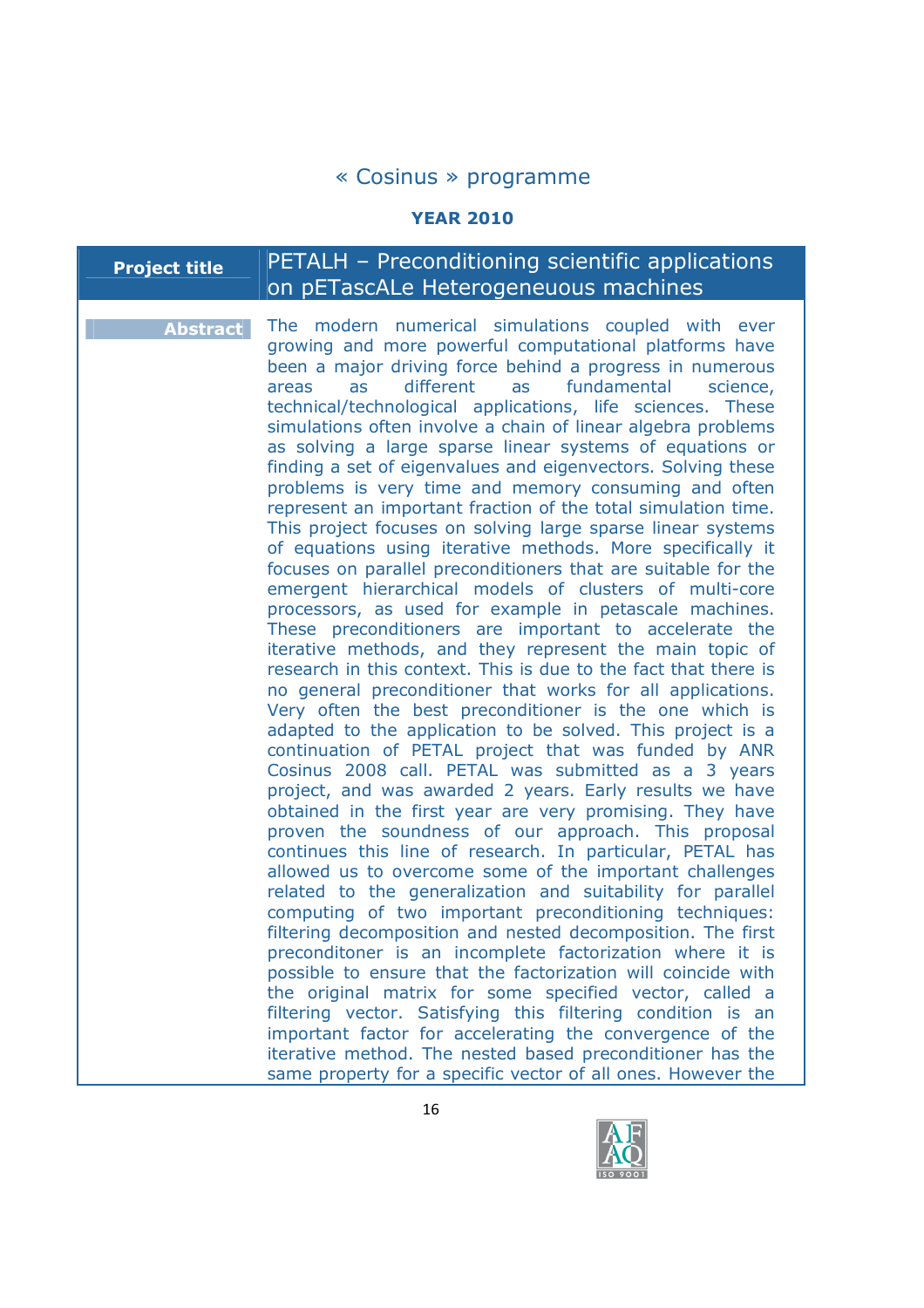construction is different and takes advantage of a nested structure of the input matrix. The previous research on these methods considered only matrices arising from the discretization of PDEs on structured grids, where the matrix has a block tridiagonal structure. To the best of our knowledge, there was no previous result on the parallelization of filtering preconditioners and there was no successful result on the parallelization of nested preconditioners. The nested preconditioner is in particular very used in the oil industry, where it is known to be very efficient. One of the important results of PETAL is the development of a new and general approach to ensure that a filtering condition is satisfied in a matrix decomposition. This approach is based on an innovative way of organizing the computations that allows on one side to satisfy a filtering property and on another side to perform a parallel computation. This approach has been used to develop two preconditioners. The first preconditioner is based on a block approached decomposition, and we refer to as block filtering preconditioner. The second preconditioner is based on a nested approach, that we refer to as nested filtering preconditioner. The goal of PETALh is to continue this research with a specific focus on parallel preconditioners suitable to be used on the emergent hierarchical models of clusters of multi-core processors. Our project also includes a study of their suitability for heterogeneous machines formed by multicore processors and GPUs. This is beyond the goal of the initial PETAL project in which we focused only on clusters of multicore processors.

| <b>Partners</b> INRIA Saclay - GRAND-LARGE |
|--------------------------------------------|
| <b>UPMC - CNRS UMR7598</b>                 |
| <b>INRIA Bordeaux Sud-Ouest</b>            |
| <b>TFP</b>                                 |
| <b>CFA</b>                                 |

**Coordinator** Laura GRIGORI - INRIA Saclay - GRAND-LARGE Laura.Grigori@inria.fr

**ANR funding** 388769€

**Starting date and duration Cluster label** 

January 2011 - 24 months

17

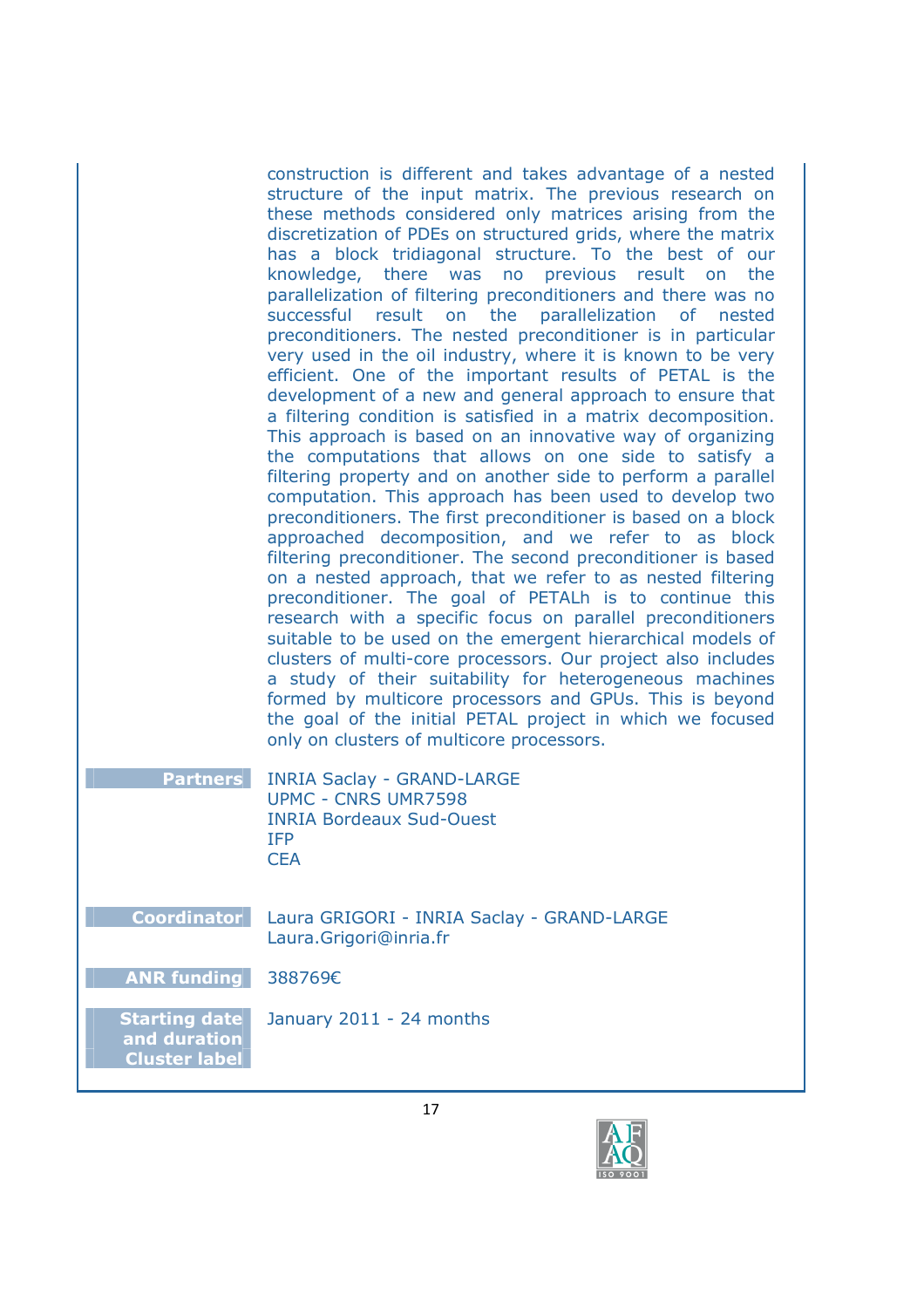#### **YEAR 2010**

| <b>Project title</b> | REALISTIC - laRge scalE And Long TIme |
|----------------------|---------------------------------------|
|                      | <b>Computations</b>                   |

**Abstract** The REALisTIC project objective is to break down the theoretical and technological lock of large scale and long time processes simulations problems. Today, the intensive computing of industrial applications referring to heating and quenching installations is by far out of realism in term of computing time. The average equipments dimensions (tens of meters) and the physical time (tens of hours) considered in such installations and therefore in their numerical simulations counterparts do not allow industrials end-users to access this technology. The numerical simulation is an expected solution to help industrial accessing to optimize processes. These optimizations are as well an economical issue, a key approach for gaining a competitive advantage and also in the mid term a real mean to access energy saving and CO2 production optimization. The worldwide tendency is to provide industry with hardware platforms hosting new generation simulation software, most of the time using the latest generation parallelism algorithms. The REALisTIC project intends to contribute to the development of efficient software delivered by french laboratories and french software editors. REALisTIC project gathers a renowned research laboratory, specialist of numerical simulation, 2 software editors companies and 4 key industrial companies operating in the steel-making business,into a partnership well balanced and demonstrated a real implication. The project intends to analyze and propose alternative numerical algorithms capable to reach the « few days » target for simulation time of a classical heating or quenching installation, coupled with the metallurgical evolution of the parts. The work program of the project is divided into 4 main work-packages. The focus will be set on self adaptive meshing techniques and anisotropic time steps approaches (WP2) . These developments will be incorporated into candidate simulation software(ThosT and Forge) (WP3) to deliver demonstrator releases to industrial end-users. The end-user will use these demonstrator softwares to perform a validation action and quantify the added-value for their business (WP4). The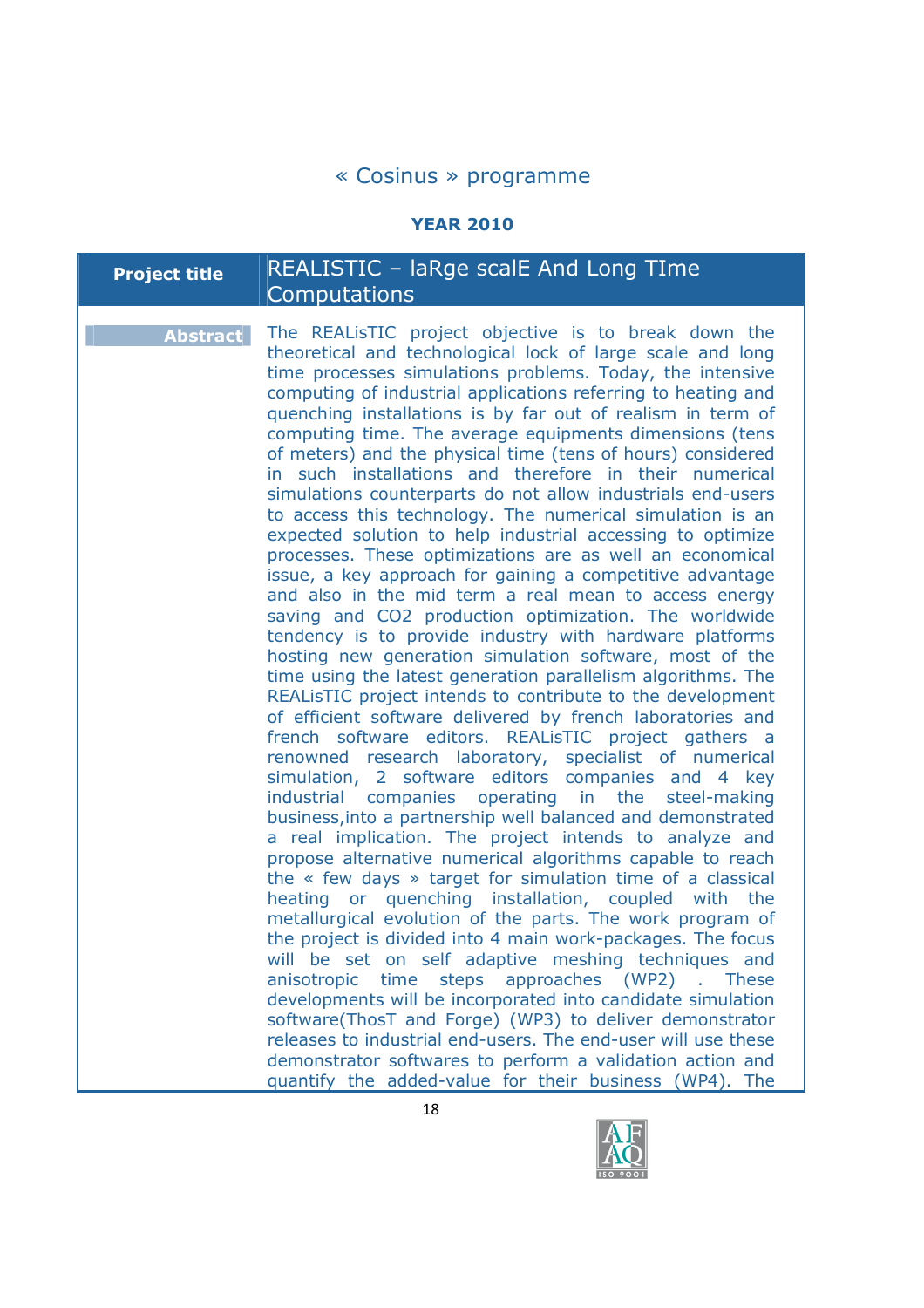|                                      | project is attached to both the "Intensive Computing" and<br>"Conception & optimisation" thematics axis. The theoretical<br>work will be a contribution to researchers to reach really<br>more efficient computing time, the adaptation to real<br>application will promote the use of simulation as a cost-<br>effective solution to improve processes<br>and<br>gain<br>competitivity. |
|--------------------------------------|------------------------------------------------------------------------------------------------------------------------------------------------------------------------------------------------------------------------------------------------------------------------------------------------------------------------------------------------------------------------------------------|
| <b>Partners</b>                      | <b>Sciences Computers Consultants</b><br><b>Aubert Duval</b><br>Industeel-ArcelorMittal<br><b>AREVA Creusot Forge</b><br>Snecma<br>ARMINES Centre CEMEF de l'Ecole des Mines de Paris<br><b>TRANSVALOR S.A.</b>                                                                                                                                                                          |
| <b>Coordinator</b>                   | <b>Chantal DAVID - Sciences Computers Consultants</b><br>chdavid@scconsultants.com                                                                                                                                                                                                                                                                                                       |
| <b>ANR funding</b>                   | 749688€                                                                                                                                                                                                                                                                                                                                                                                  |
| <b>Starting date</b><br>and duration | December 2010 - 48 months                                                                                                                                                                                                                                                                                                                                                                |
| <b>Cluster label</b>                 | <b>PEGASE</b><br>Pôle Nucléaire de Bourgogne<br><b>SYSTEM@TIC Paris région</b><br><b>VIAMECA</b>                                                                                                                                                                                                                                                                                         |

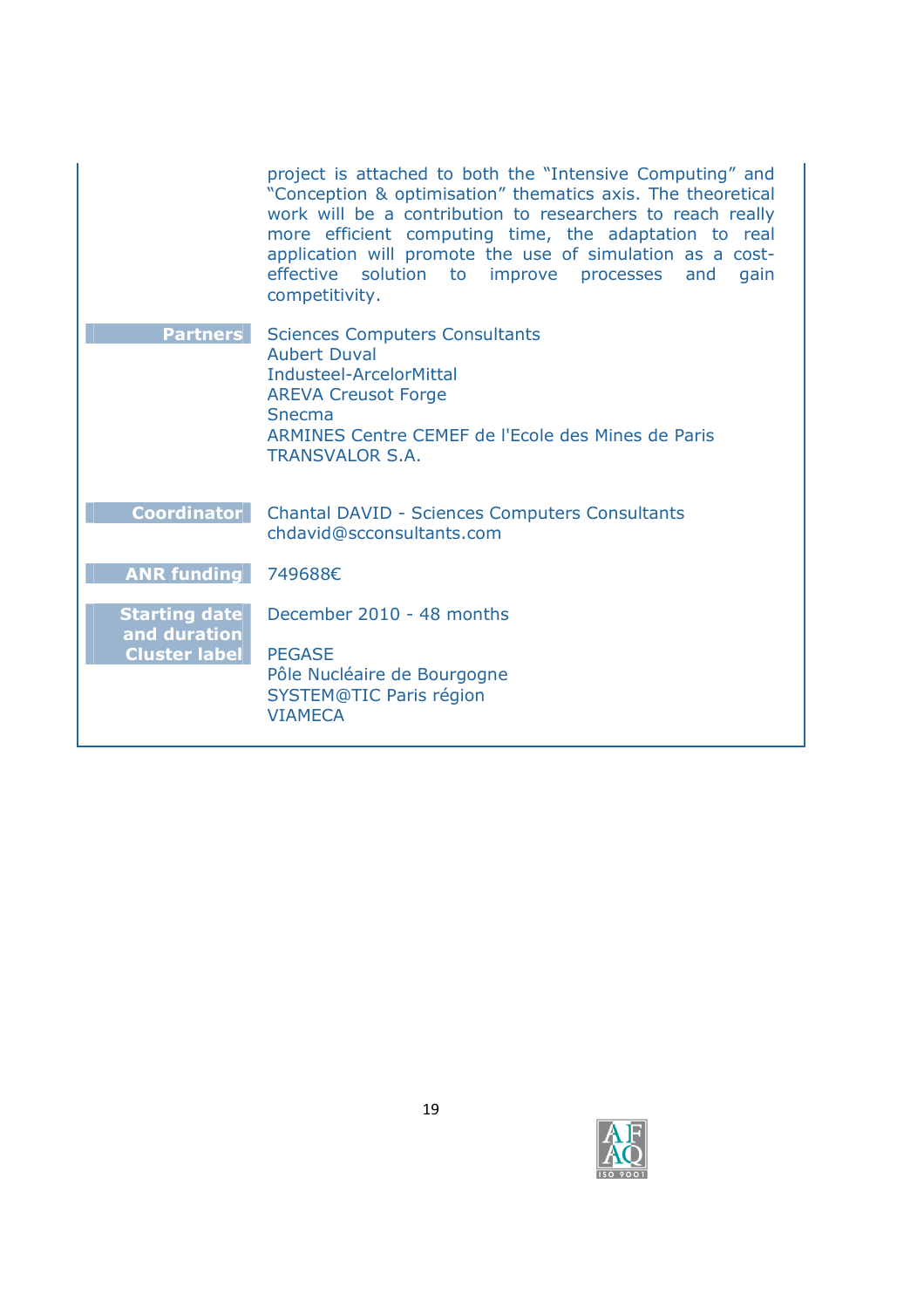#### **YEAR 2010**

# **Project title** SIM-DREAM – A new paradigm in numerical simulation – Separated variables decomposition for a priori model reduction

**Abstract** Many problems in science and engineering remain today intractable, despite the impressive progresses in computer science and the computational resources today available, because their numerical complexity is simply unimaginable. Among the models that remain today intractable, we can distinguish two main families: - The first family of models consists of engineering models usually encountered in computational mechanics, defined in large and complex 3D geometries, involving many multiphysics couplings, many scales (in space and time), strong non-linearities, and whose transient simulation needs extremely small time steps. Despite the maturity of such models, as soon as the loading becomes complex (e.g. cyclic loadings, uncertainties …), the material involves uncertainties, heterogeneities in the microscopic scale, multiphysics couplings, or as soon as one focuses in parametric analysis … the model becomes simply unsolvable. - The other family of challenging models concerns those models defined in highly dimensional spaces. For example, this kind of models appears naturally in the modeling of the structure and properties of materials at the finest scales. These models exhibit the redoubtable curse of dimensionality when usual mesh-based discretization techniques are applied. For alleviating the difficulties related to the first family of models, many authors considered the use of proper orthogonal decomposition (POD) based techniques. However these techniques are far to be optimal, because the reduced basis are only optimal when constructed "a posteriori", being only approximated when constructed "a priori". Obviously, the optimal alternative lies in the simultaneous construction of both the solution and the associated reduced basis for expressing such a solution. The partners of this project (P. Ladeveze, F. Chinesta, A. Ammar and A. Nouy) proposed some years ago a novel efficient technique able to circumvent the challenging issues just described. They called this technique: Proper Generalized Decomposition (PGD). It is based on a separated representation of the

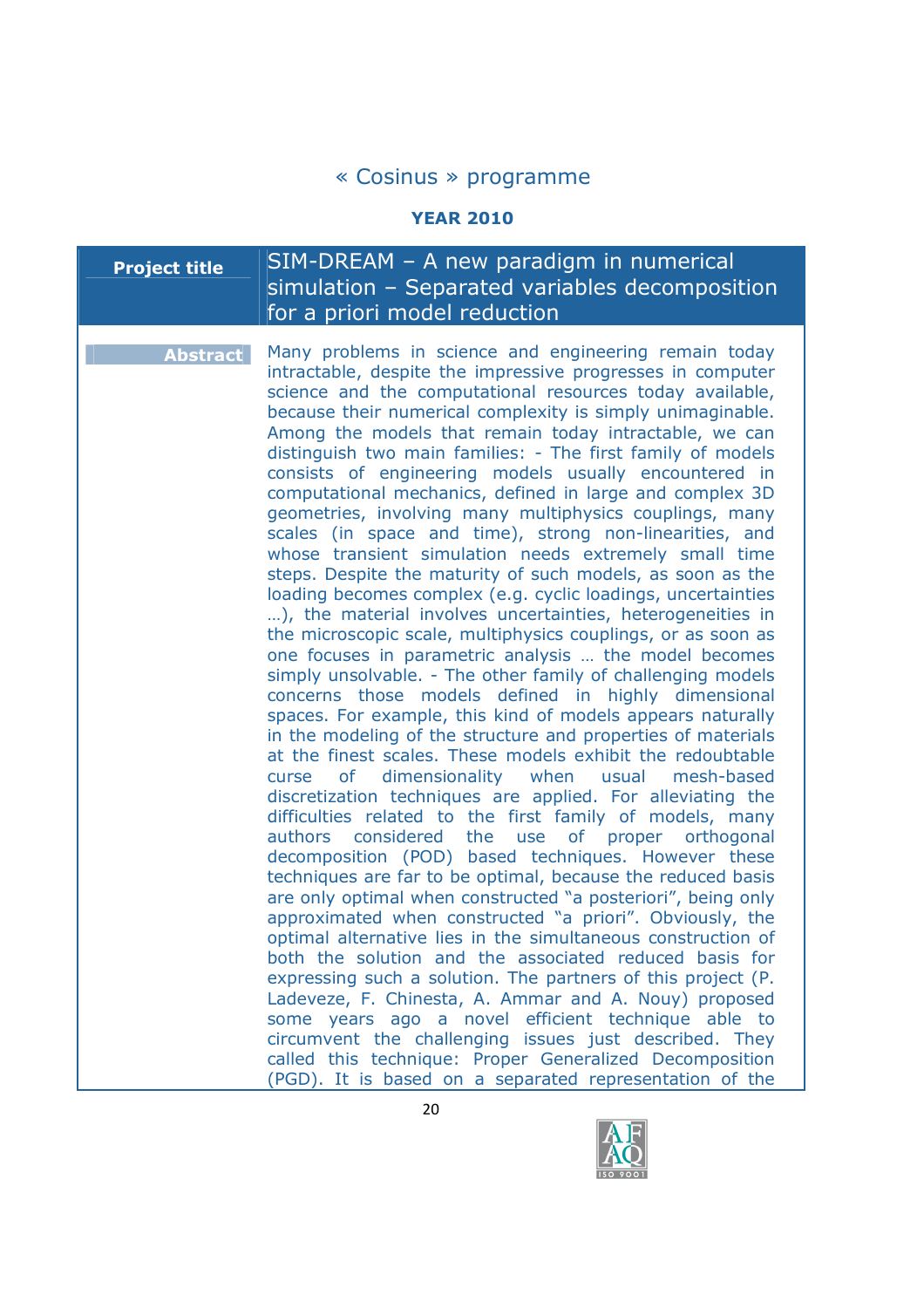unknown solution. We would like to recall that using these approaches, we have reduced the computing time related to the solutions of problems belonging to the first family of models (defined above) in several orders of magnitude (millions in some cases) and on the other hand we solved successfully highly multidimensional models never until now solved because they were considered suffering of the irremediable curse of dimensionality. Because the novelty and the youngness of the PGD method, many aspects have not been addressed. The aim of this proposal is to push back the limits of this method. Definitively, these developments could lead to a real change of paradigm in computational mechanics. Imagine the possibility of solving efficiently any parameterized (including parameterized geometries), multi-scale and multi-physics model. Inverse identification and optimization would be a direct posttreatment. This proposal groups the "inventors" of the PGD method, all of them being highly recognized within the international community of computational mechanics. The partners are developing actively and independently these methods for many years. This proposal aims at grouping together researchers from the different partners in order to facilitate and accelerate the developments of new ideas within the context of PGD methods. This project could have a significant impact from both fundamental and applicative points of view. The solution of the complex systems encountered in high-tech applications (aeronautic and space among many others) are waiting for new proposals able to solve challenging models without using impressive computer resources. Alternatives other than the increase of computational resources and the speed-up of standard techniques merit to be considered seriously.

**Partners** GEM

LMT LAMCOS

**Coordinator** Francisco CHINESTA - GEM francisco.chinesta@ec-nantes.fr

**ANR funding** 601827€

**Starting date and duration**

October 2010 - 36 months

**Cluster label** EMC2 (Ensembles métalliques et composites complexes)

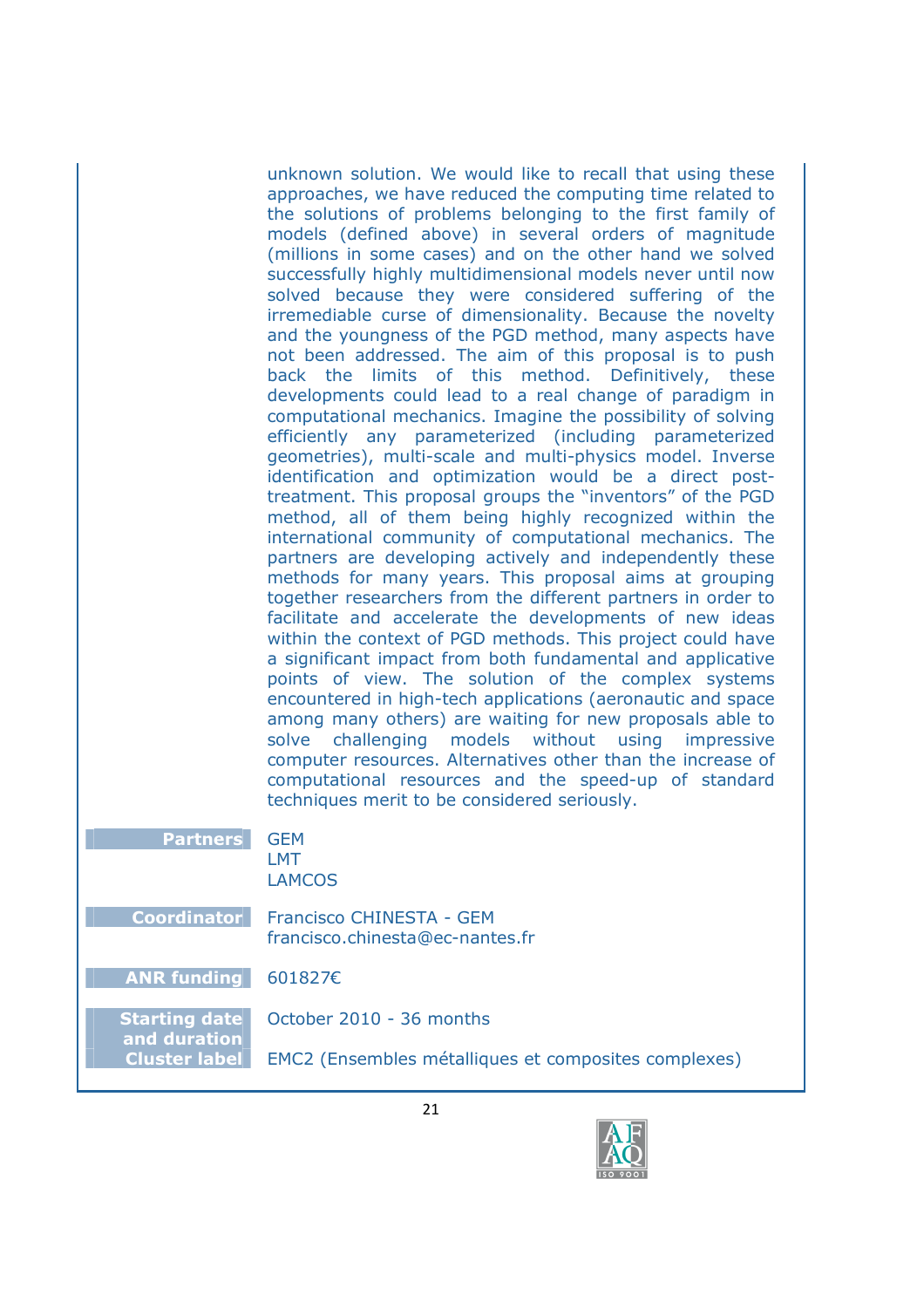#### **YEAR 2010**

# **Project title** SIMINOLE – Large-scale simulation-based probabilistic inference, optimization, and discriminative learning with applications in experimental physics

**Abstract** Simulation lies at the heart of most of today's large scale experiments. Since the appearance of heavy computational machinery, simulation has become the third pillar of scientific discovery beside experimentation and theoretical model building. Its most important role is to connect models at different levels of resolution. Simulation can complement or, in certain cases, replace expensive experimentation; it can be used to validate high-level models using low-level experimental data; it can serve as an engineering aid for designing tools, machines, or detectors. On the other hand, simulation has also become the bottleneck of these applications so a lot of research has been devoted to find how to carry out simulations more efficiently. Most of the time these studies follow one of two approaches: they either delve into the inner workings of the simulator and try to improve it algorithmically, or they attack the problem by implementing simulators on various high-end computing devices. In this project we follow a third approach: we propose to use simulators more efficiently by considering them as a black box, and minimizing the number of calls to the simulator for accomplishing certain tasks. Simulators can be used in different ways for solving particular problems. In this project we identified three common scenarios. In probabilistic inference, the goal is to find values for some input parameters that generate simulations similar to observed data. Our goal is to formalize a datadriven simulation setup, and to replace the sub-optimal naive exhaustive search by an approach based on Monte-Carlo Markov chain (MCMC) techniques. In the second scenario, simulation is used in an optimization loop. When designing complex instruments, tools, or machines, it is a common situation that the simulated instrument is assigned a utility (or cost), and the goal of the procedure is to find regions of the parameter space where the utility is high (or the cost is low). As in the previous scenario, exhaustive search is highly sub-optimal. In this task of the project we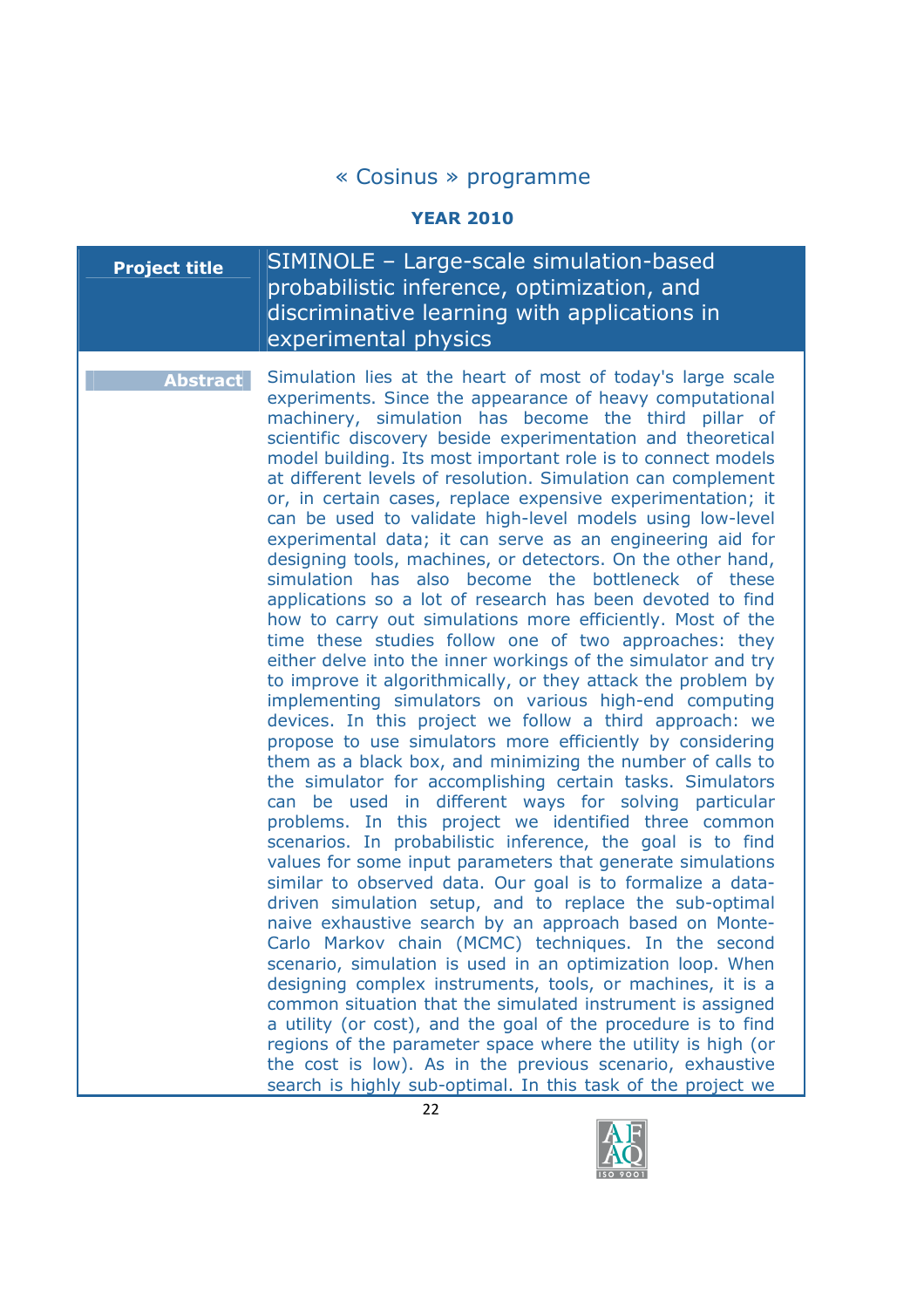will formalize the problem as utility-driven simulation in a stochastic optimization setup, and apply powerful adaptive techniques developed recently for optimizing expensive black-box functions. In the third scenario, a large set of simulations is used to "discover" interesting features, for example, features that predict well certain generating parameters. These "observables" are then used on real data to estimate or reconstruct generative parameters. The goal of this task is to optimize the use of simulations by replacing the "manual" discovery of observables using machine learning algorithms. The research outlined above is directly motivated by the design and inference problems we are facing in two major astroparticle physics experiments, the Pierre Auger experiment and the JEM-EUSO experiment. Their goal is the same: to study the properties of ultra-high energy cosmic ray particles by observing the particle cascade generated by the collision of the cosmic ray particle and atmospheric particles. The Auger experiment employs two independent terrestrial detectors covering 3000 square kilometers on the Argentinian pampas, whereas the JEM-EUSO telescope will be on orbit on the Japanese Experiment Module of the International Space Station starting in 2015. The techniques outlined in the previous paragraph will be directly usable for the statistical data analysis in both experiments and for the design of the on-board software of the JEM-EUSO experiment. The methodological development is motivated directly by these two concrete applications, but the proposed techniques will be generally usable in other simulation-heavy application domains.

|--|--|

**LTCI** 

INRIA Saclay - Île-de-France - Equipe-Projet TA0

**Coordinator** Balázs Kégl - LAL balazs.kegl@gmail.com

**ANR funding** 1042903€

**and duration**

**Starting date**  October 2010 - 48 months

**Cluster label** Cap Digital Paris-Région

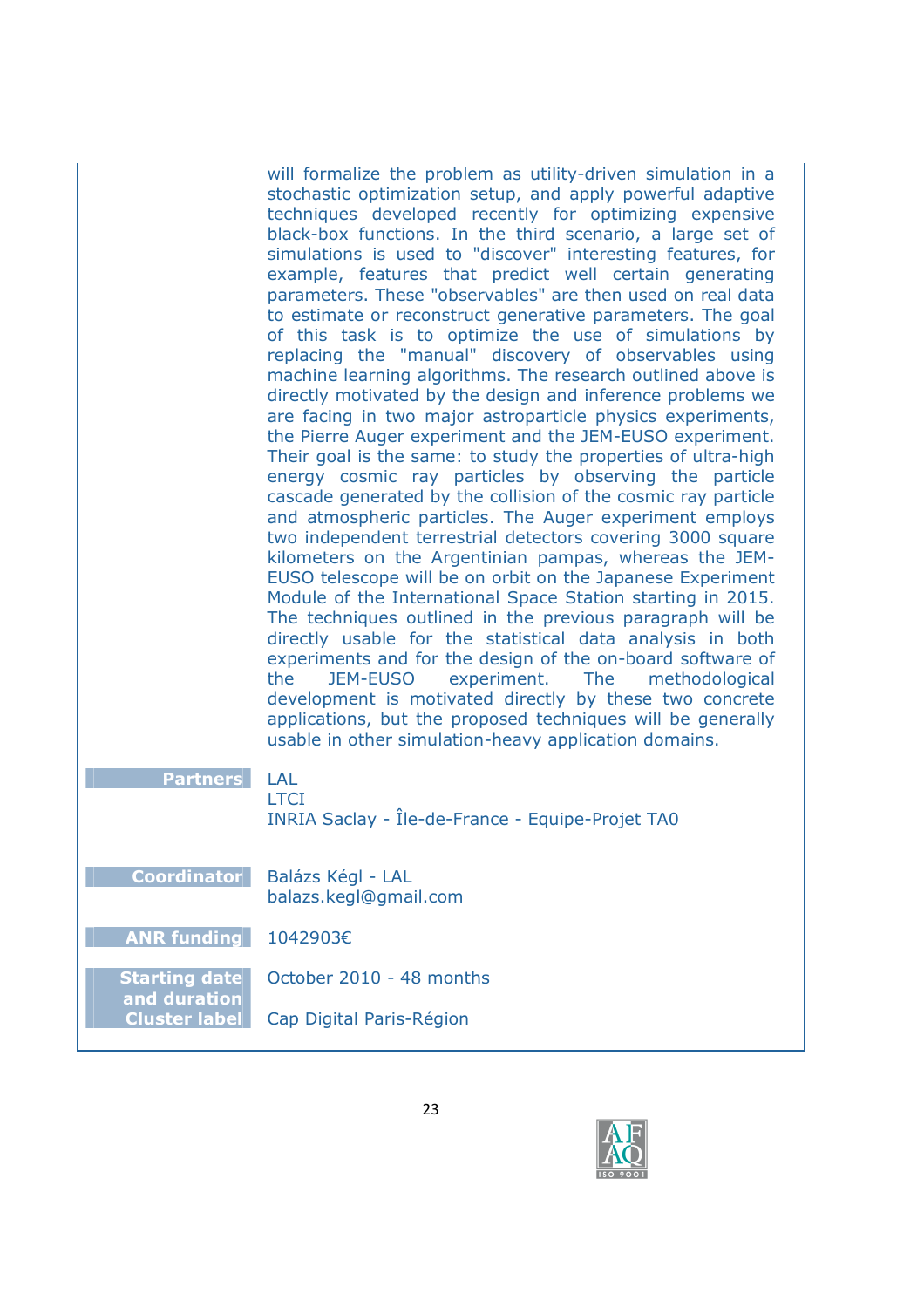#### **YEAR 2010**

# **Project title** SIMUDMRI – Simulation of diffusion MRI signals in biological tissue

**Abstract** Water diffusion magnetic resonance imaging (DMRI) is a method which uses a combination of applied magnetic fields to measure, statistically, the diffusion of water molecules due to Brownian motion. Its spatial resolution is on the order of millimeters. An apparent diffusion coefficient (ADC) or diffusion tensor (DT) is computed for each voxel based on a model relating these quantities to signal attenuation. In the past three decades, DMRI has been successfully used to track brain white matter fibers and to detect acute brain ischemia. Diffusion functional MRI has also begun to gain momentum as an active area of research. The goal of this project is to go beyond the ADC or the DT to get more detailed information on tissue properties from the DMRI signal. The cellular structure inside the human brain varies on the scale of micrometers, which is much smaller than the size of a voxel. There may be thousands of irregularlyshaped cells within a voxel, and they all contribute to the environment seen by water molecules whose displacement is measured by the MRI scanner. In the typical DMRI experiment, the time interval over which water diffusion is measured is in the range of 50-100 milliseconds. Using the diffusion coefficient of 'free' water at 37 degrees Celsius, D = 3e-9 m2/s, we get an estimated diffusion distance of 15- 25 micrometers. Clearly, in a DMRI experiment, water molecules encounter numerous times inhomogeneities in the cellular environment, such as cell membranes, fibers, and macromolecules. We simulate the DMRI signal at the scale of a single voxel, while taking into account realistic cellular structure and the true shape and duration of the diffusion gradients. We will obtain the geometrical description of several samples of brain tissue from 3D electron microscopy. The membranes of the various cells making up each sample will then be extracted using dedicated segmentation tools. The finite duration and ramp time of the gradient coils will be accurately reflected in the simulation. The numerical simulation will approached in two directions. One is based on the numerical solution of the Bloch-Torrey partial differential equation using Green's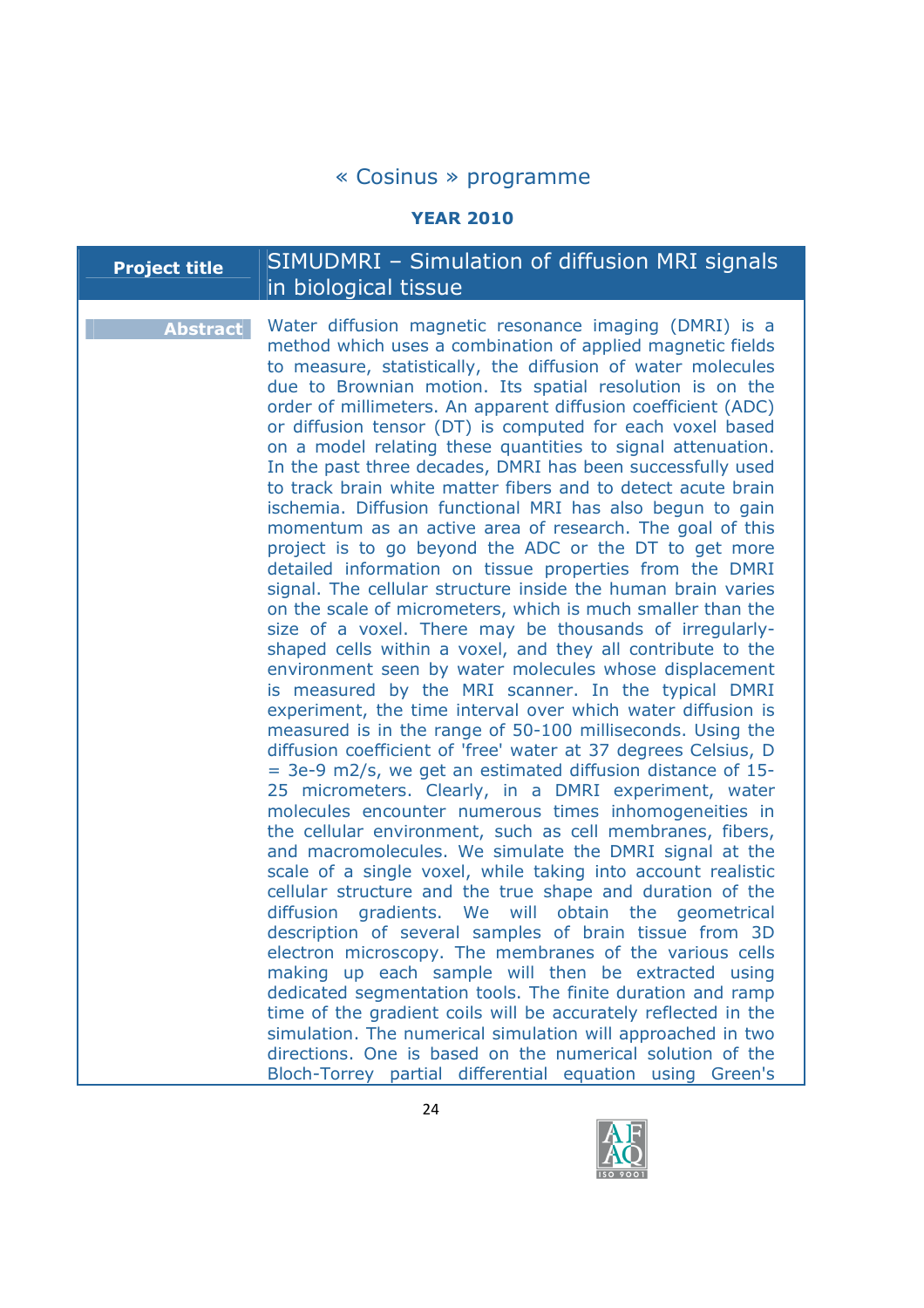|                                                              | functions. The other is Monte Carlo simulation. The end<br>result is a hybrid code incorporating both methods: the<br>Green's function method will be used to speed up the Monte<br>Carlo simulation in regimes where the results of the<br>simulation satisfies the Bloch-Torrey equation and where<br>the geometry can be modelled by simple objects such as<br>smooth surfaces. The two methods will be coupled in a<br>unified numerical code where the coupling will occur across<br>spatial regions and also in time. The end goal of this project<br>is the simulation of DMRI signal taking into account realistic<br>3D cellular structure, gradient sequence, while producing<br>results which are reliably accurate, scalable, all in<br>reasonable simulation time. This simulation tool will be<br>valuable in understanding the tissue microstructure that<br>gives rise to the DMRI signals and also aid in the design of<br>new diffusion imaging protocols. |
|--------------------------------------------------------------|------------------------------------------------------------------------------------------------------------------------------------------------------------------------------------------------------------------------------------------------------------------------------------------------------------------------------------------------------------------------------------------------------------------------------------------------------------------------------------------------------------------------------------------------------------------------------------------------------------------------------------------------------------------------------------------------------------------------------------------------------------------------------------------------------------------------------------------------------------------------------------------------------------------------------------------------------------------------------|
| <b>Partners</b>                                              | <b>INRIA Saclay - Ile-de-France Equipe-Projet DEFI</b><br><b>CEA I2BM NeuroSpin</b>                                                                                                                                                                                                                                                                                                                                                                                                                                                                                                                                                                                                                                                                                                                                                                                                                                                                                          |
| <b>Coordinator</b>                                           | Jing-Rebecca Li - INRIA Saclay - Ile-de-France Equipe-Projet<br><b>DEFI</b><br>jingrebecca.li@inria.fr                                                                                                                                                                                                                                                                                                                                                                                                                                                                                                                                                                                                                                                                                                                                                                                                                                                                       |
| <b>ANR funding</b>                                           | 400036€                                                                                                                                                                                                                                                                                                                                                                                                                                                                                                                                                                                                                                                                                                                                                                                                                                                                                                                                                                      |
| <b>Starting date</b><br>and duration<br><b>Cluster label</b> | November 2010 - 36 months                                                                                                                                                                                                                                                                                                                                                                                                                                                                                                                                                                                                                                                                                                                                                                                                                                                                                                                                                    |

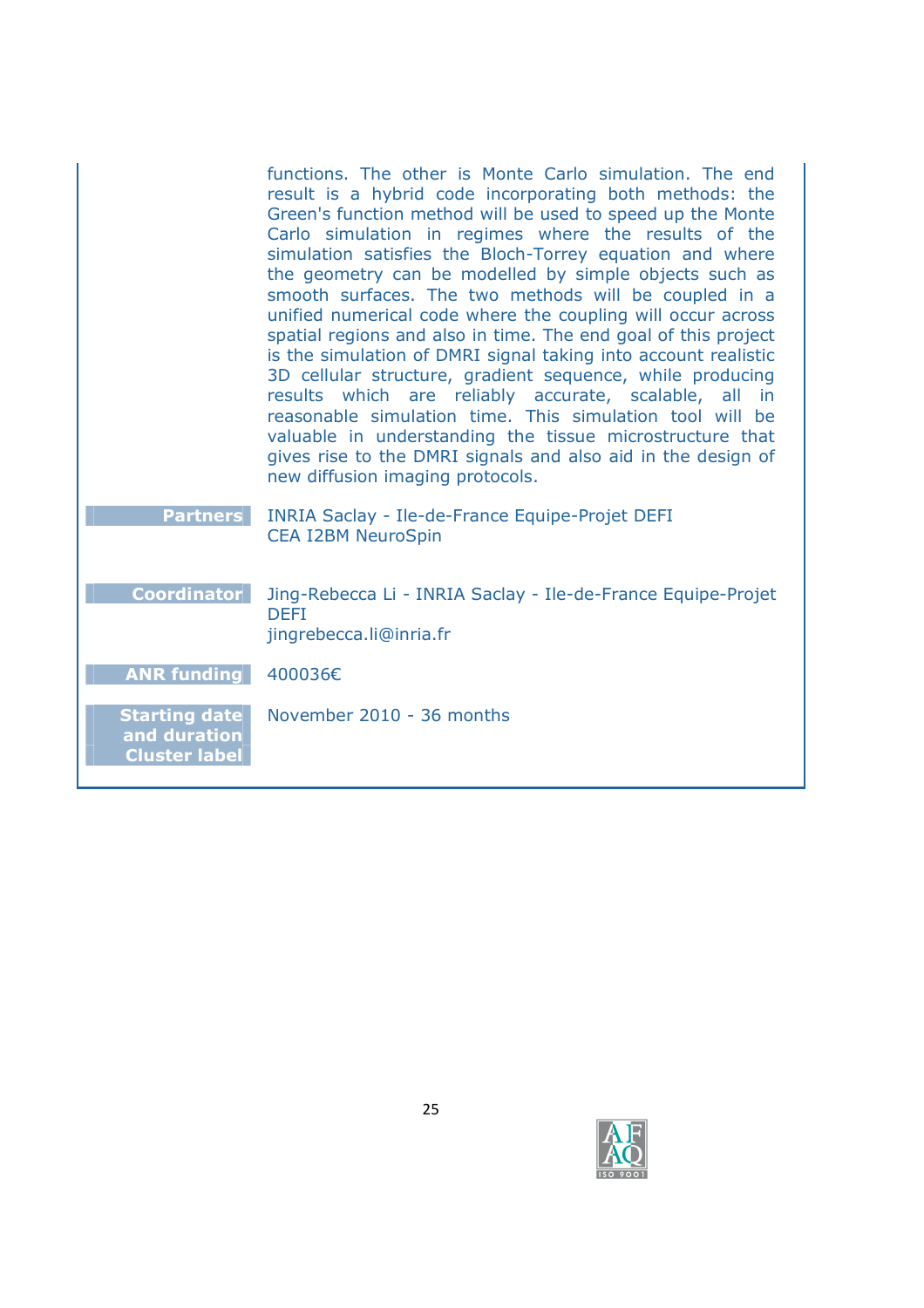#### **YEAR 2010**

# **Project title** SKIPPI – System for Kansei based Innovation and Product Process Integration (SKIPPI)

**Abstract** Recent issues in Design Science tend toward the digitization of the earliest phases of the design process. These changes answer to an industrial need: the reduction of development delays while increasing the variability of the offer. This evolution leads to a concurrent formalization and an early digitization of the design information. This digitization is based on the formalization of the implicit cognitive abilities and skills of the designers, and then on the definition of design rules aiming at support and enhance some routine parts of the activity. These rules are conveyed by adequate algorithms in order to build new computer aided design tools. At this level of the design process, the data are by nature vague and ill defined. The algorithms used are often based on traditional statistical approaches, even if specific tools coming from the field of artificial intelligence proved to be more efficient for this kind of data. Some scientific approaches cope with this ambition already exist, as Kansei engineering. However these methods are still partial and do not cover the whole design process encompassing the product and the process. This causes a rupture in the digital chain, giving birth to two distinct systems: an upstream system for global design, and a downstream system for detailed design and developement. This rupture impacts the coherency of the product. Moreover it is often intensified by a de-contextualization of these approches from the project, from the lauching phase and from the process. Indeed, the brand identity is rarely taken into account, in spite of the high strategical impact of the brand values on the design orientations. There are also no specific relations between product and process specifications in these approaches. The objective of SKIPPI project is the development of a software prototype for supporting decision while designing and processing the brand identity thanks to the use of specific dimensions as semantics, sensoriality, styling in relation with product and process parameters. This system will be based on three technologies: Kansei engineering, artificial intelligence and integrated product process engineering. It will enable to deal with fuzzy information on the base of heterogeneous data, going from brand values to product and process parameters or conversely from product and process parameters to brand values on the base of mainly lexical information. This system will help the designers for interpreting a brief before to generate design solutions. It will enable to simulate and argue the proposal of new design candidates according to the values of the brand. Conversely, engineers,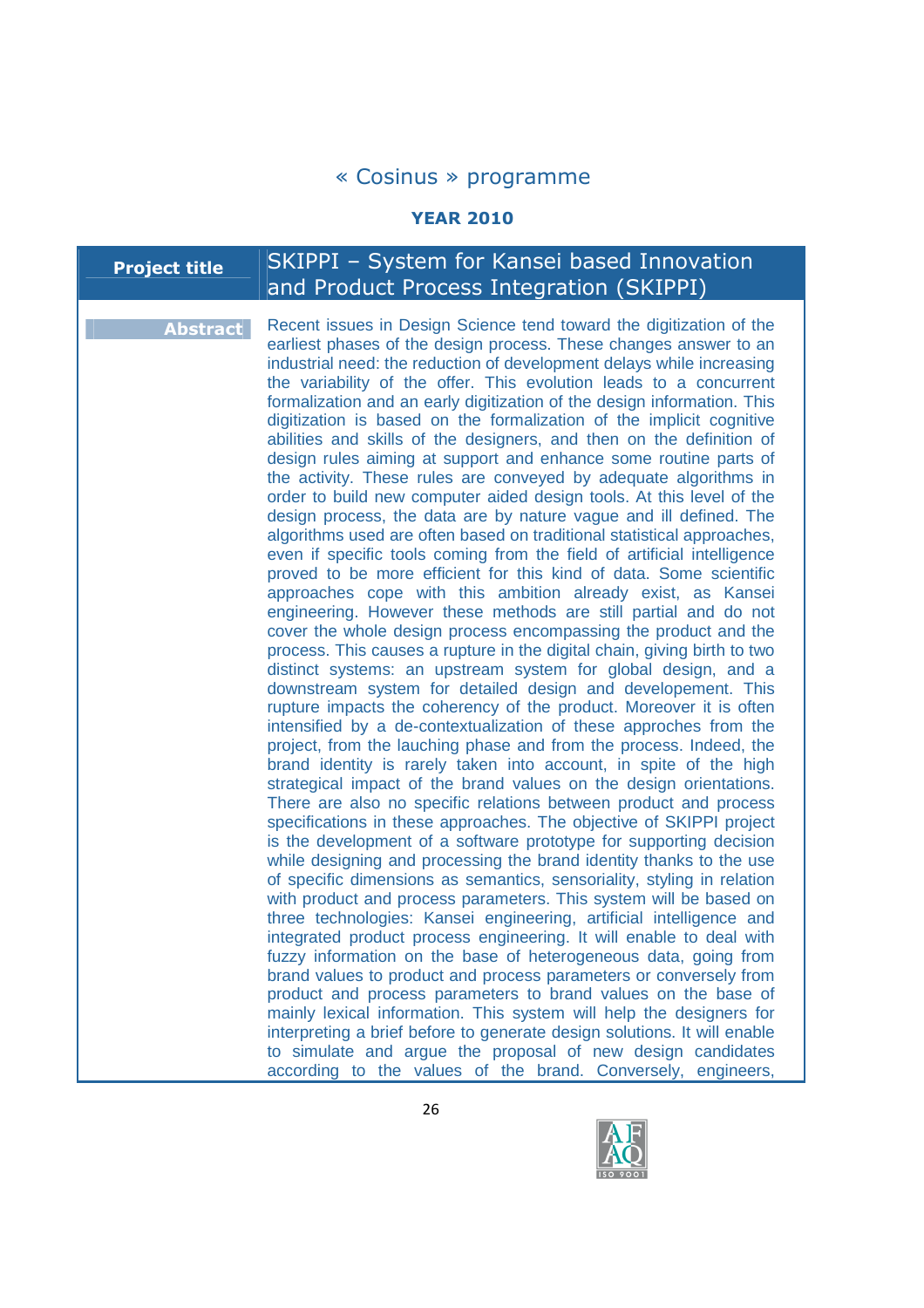|                                      | designers and marketing managers will use the system to evaluate<br>the adequacy of a new material, or of new processes, or new design<br>solutions according to the values of the brand. The system will be<br>manily based on lexical data. So it will provide an open field to the<br>designers for visual synthesis and creativity. |
|--------------------------------------|-----------------------------------------------------------------------------------------------------------------------------------------------------------------------------------------------------------------------------------------------------------------------------------------------------------------------------------------|
| <b>Partners</b>                      | Arts et Métiers ParisTech                                                                                                                                                                                                                                                                                                               |
|                                      | LIP6 - UPMC<br><b>GRENOBLE INP G-SCOP</b>                                                                                                                                                                                                                                                                                               |
|                                      | <b>ILOBJECTS</b>                                                                                                                                                                                                                                                                                                                        |
|                                      | <b>PSYCLE</b>                                                                                                                                                                                                                                                                                                                           |
|                                      | <b>DIEDRE DESIGN</b><br><b>SAGEM WIRELESS</b>                                                                                                                                                                                                                                                                                           |
|                                      |                                                                                                                                                                                                                                                                                                                                         |
| <b>Coordinator</b>                   | Améziane AOUSSAT - Arts et Métiers ParisTech<br>ameziane.aoussat@paris.ensam.fr                                                                                                                                                                                                                                                         |
| <b>ANR funding</b>                   | 1209115€                                                                                                                                                                                                                                                                                                                                |
|                                      |                                                                                                                                                                                                                                                                                                                                         |
| <b>Starting date</b>                 | December 2010 - 36 months                                                                                                                                                                                                                                                                                                               |
| and duration<br><b>Cluster label</b> | Cap Digital Paris-Région                                                                                                                                                                                                                                                                                                                |

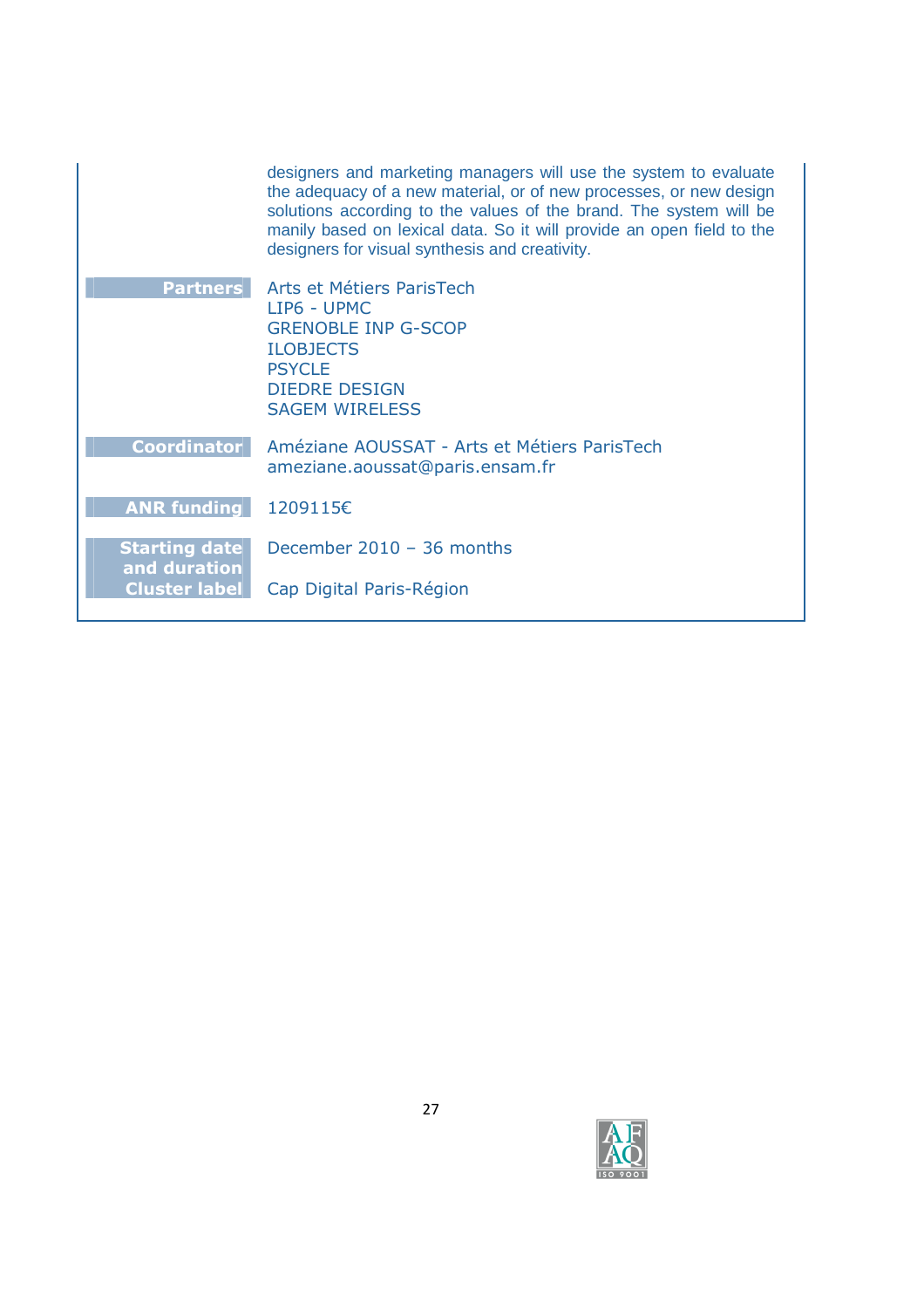#### **YEAR 2010**

# **Project title** SOHUSIM – Soft Human Simulation

**Abstract** This project deals with the problem of the modeling and the simulation of soft interaction between humans and objects. At the moment there is no software capable of modeling the physical behavior of human's soft tissues (muscles, fat, skin) in mechanical interaction with the environment. The existing software such as LifeMod or OpenSim, models muscles as links of variable length and applying a force to an articulated stiff skeleton. The management of soft tissues is not taken into account and does not constitute the main objective of this software. A first axis of this project aims at the simple modeling and the simulation of a passive human manipulated by a mecatronics device with for objective the study and the systems design of patient's manipulation with very low mobility (clinic bed). The second axis concentrates on the detailed modeling and the simulation of the interaction of an active lower limb with objects like orthesis, exoskeleton, clothes or shoes. The objective being there also to obtain a tool for design of devices in permanent contact with the human who allows determining the adequate ergonomics in terms of forms, location, materials, according to the aimed use. Problems in this project are situated at the level of the modeling of "soft materials» in interaction with diverse objects. The "soft materials» which we intend to model can be artificial materials such as the silicone or natural one such as latex. These materials can constitute homogeneous objects (ex: full rubber ball) or heterogeneous (ex: foam of silicone containing micro air bubble), we can envisage the modeling of inflatable structures. Besides the inert soft materials, we also envisage and especially the modeling of the human at the level of his alive organic tissues (muscle, fat). This level of modeling will require a coupling with data from medical images of MRI type to be the most similar possible with the considered human. The modeling of muscles will have to consider the active character of this organic tissue. These soft organic structures will thus have variable properties for example in terms of shape or stiffness. The modeling of the deformations and the phenomena of friction will be an important aspect of the project. The appropriate function of muscles being the mobility, the interaction with the skeleton and its consequences at the posture level and the movements of the modeled human must be considered by the implementation of biomechanical models. This modeling / simulation of soft tissues will constitute a real step ahead in the field of the simulation of the humans. This will allow, to study the behavior of soft tissues in interaction with the environment on aspects patient's manipulation, to simulate the effects of prolonged pressure forces, to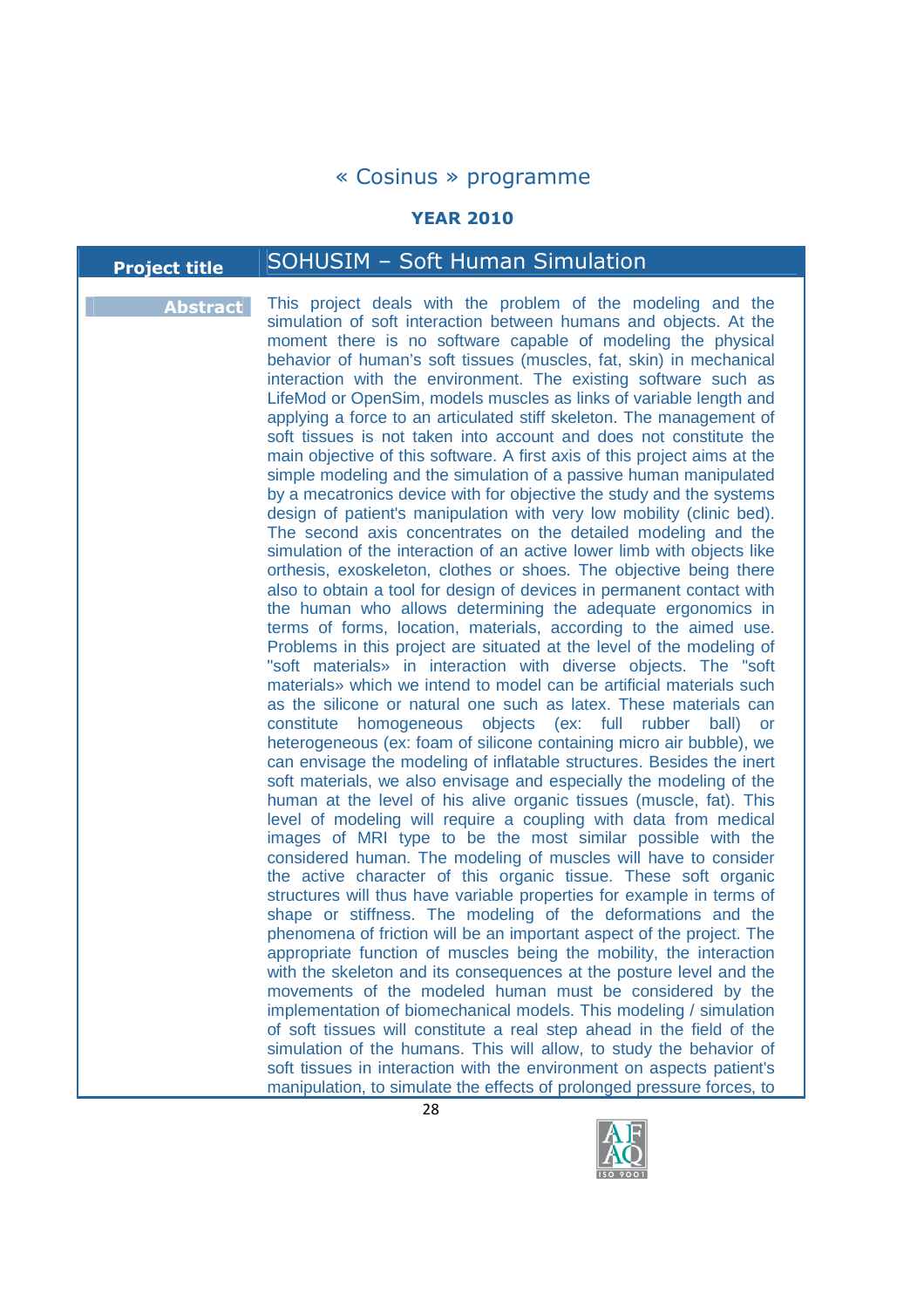|                                                              | predetermine the zones of excessive frictions, formation of bedsores<br>and hurts linked to the use of objects. The dynamic aspects of its<br>simulations will allow studying the energies involvement during<br>phases of movements of the current life. Tools developed in this<br>project will have vocation to be integrated, in the form of module, into<br>software of computer-aided design (CAD). |
|--------------------------------------------------------------|-----------------------------------------------------------------------------------------------------------------------------------------------------------------------------------------------------------------------------------------------------------------------------------------------------------------------------------------------------------------------------------------------------------|
| <b>Partners</b>                                              | <b>INRIA Grenoble - EVASION / LJK</b><br><b>FATRONIK FRANCE</b><br>INRIA / Université Sciences et Techniques du Languedoc<br>Montpellier I<br><b>HPC Project</b><br><b>CHU Montpellier - Lapeyronie</b>                                                                                                                                                                                                   |
| <b>Coordinator</b>                                           | Francois FAURE - INRIA Grenoble - EVASION                                                                                                                                                                                                                                                                                                                                                                 |
| <b>ANR funding</b>                                           | 569731€                                                                                                                                                                                                                                                                                                                                                                                                   |
| <b>Starting date</b><br>and duration<br><b>Cluster label</b> | October $2010 - 48$ months                                                                                                                                                                                                                                                                                                                                                                                |

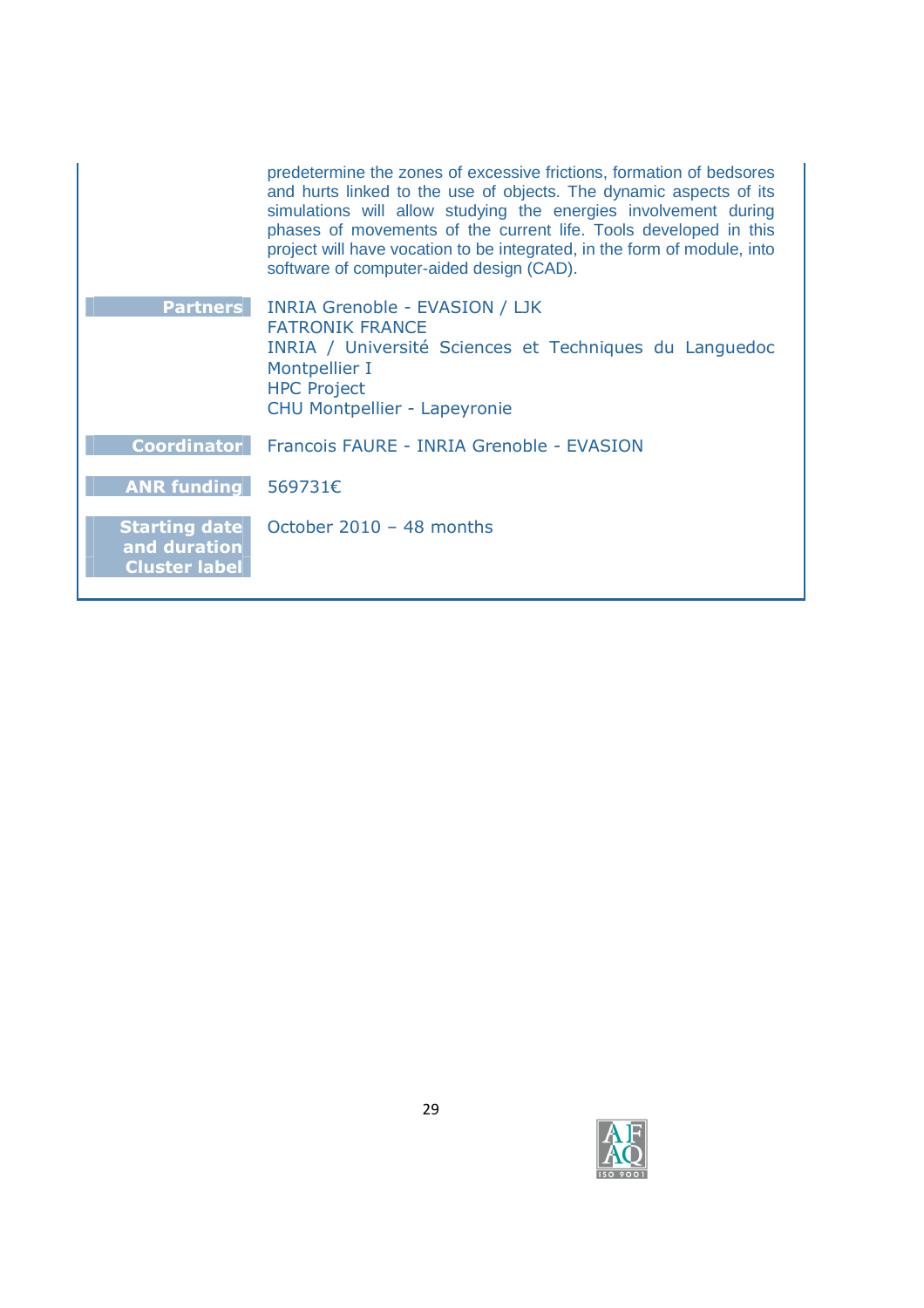#### **YEAR 2010**

# **Project title** SPUTNIK – Simulating experiments on protein structure and dynamics

**Abstract** The goal of this project is to bridge the gap between simulations and experiments in the study of biological macromolecules, in particular proteins. It brings together experts from the fields of molecular simulation, neutron scattering, nuclear magnetic resonance spectroscopy, and scientific computing, which are the most important techniques for exploring the structure and dynamics of biomolecules. Simulation techniques are already an important tool in the interpretation of many biophysical experiments. However, the state of the art in molecular simulations is to simulate a single protein in a small quantity of solvent. Such a minimal system does not represent the reality of a sample used in experiments, which consists of either a protein crystal or a dilute solution of proteins, plus impurities and other imperfections. The typical simulation system does not capture important characteristics of an experimental setup either; unwanted but inevitable effects such as multiple scattering and absorption (in neutron scattering) or the destruction of a crystal by radiation (in crystallography) are not taken into account. This creates discrepancies between simulation and experiment that diminish the utility of simulations to help with the interpretation of experimental data. An important goal of the proposed project is to develop "virtual experiments" in the sense of including the abovementioned unwanted effects in the simulation. In this way experimental setups can be designed avoiding as much as possible the trial and error approach and preliminary studies can be performed "in silico". The approach is also indispensible to interpret "real world" experimental results and to make a connection with theoretical models. To achieve the goals described above the partners of this project can rely on their mixed competences in modeling and simulating biomolecular systems. Three of the four partners have already successfully collaborated in this context within the ANR project THALER (ANR-06-CIS6-012- 01). Two other important issues of the project are related to molecular simulation of large biomolecular systems. They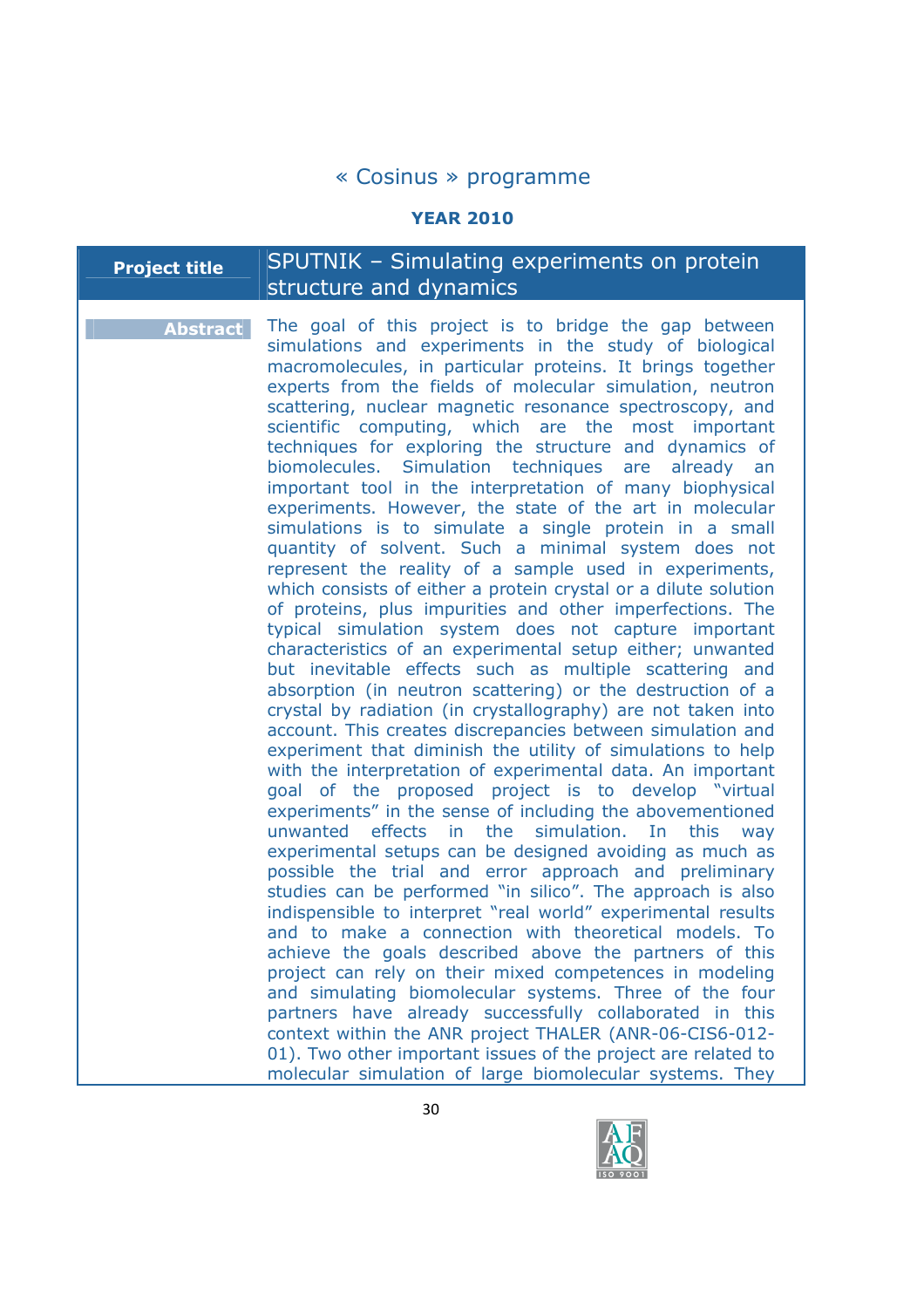|                                                              | concern the time-consuming calculation of electrostatic<br>interactions in these systems on massively parallel<br>computers and the efficient handling of input/output (I/O)<br>operations. Since the advent of vector computers in the<br>field of scientific computing in the 1980s, I/O has been a<br>concern since it is a major bottleneck for the development<br>of fast computer programs for the simulation of many-<br>particle systems. For both the calculation of electrostatic<br>interactions and the solution of the parallel I/O problem the<br>partner at the Research Centre Jülich (FZJ) has developed<br>solutions which are a good starting point for extensions of<br>the simulation engine developed in the THALER project. The<br>CBM and the FZJ group have long-standing contacts and<br>collaborated in the past essentially on the dynamics of<br>liquids. The present project will be an opportunity to take<br>advantage of the excellent environment of the FZJ group<br>concerning computer equipment and technical expertise. |
|--------------------------------------------------------------|----------------------------------------------------------------------------------------------------------------------------------------------------------------------------------------------------------------------------------------------------------------------------------------------------------------------------------------------------------------------------------------------------------------------------------------------------------------------------------------------------------------------------------------------------------------------------------------------------------------------------------------------------------------------------------------------------------------------------------------------------------------------------------------------------------------------------------------------------------------------------------------------------------------------------------------------------------------------------------------------------------------------------------------------------------------|
| <b>Partners</b>                                              | <b>CNRS</b><br>ILL<br><b>ENS</b><br>FZJ                                                                                                                                                                                                                                                                                                                                                                                                                                                                                                                                                                                                                                                                                                                                                                                                                                                                                                                                                                                                                        |
| <b>Coordinator</b>                                           | <b>Gerald Kneller - CNRS</b><br>gerald.kneller@cnrs-orleans.fr                                                                                                                                                                                                                                                                                                                                                                                                                                                                                                                                                                                                                                                                                                                                                                                                                                                                                                                                                                                                 |
| <b>ANR funding</b>                                           | 703681€                                                                                                                                                                                                                                                                                                                                                                                                                                                                                                                                                                                                                                                                                                                                                                                                                                                                                                                                                                                                                                                        |
| <b>Starting date</b><br>and duration<br><b>Cluster label</b> | January 2011 - 36 months                                                                                                                                                                                                                                                                                                                                                                                                                                                                                                                                                                                                                                                                                                                                                                                                                                                                                                                                                                                                                                       |

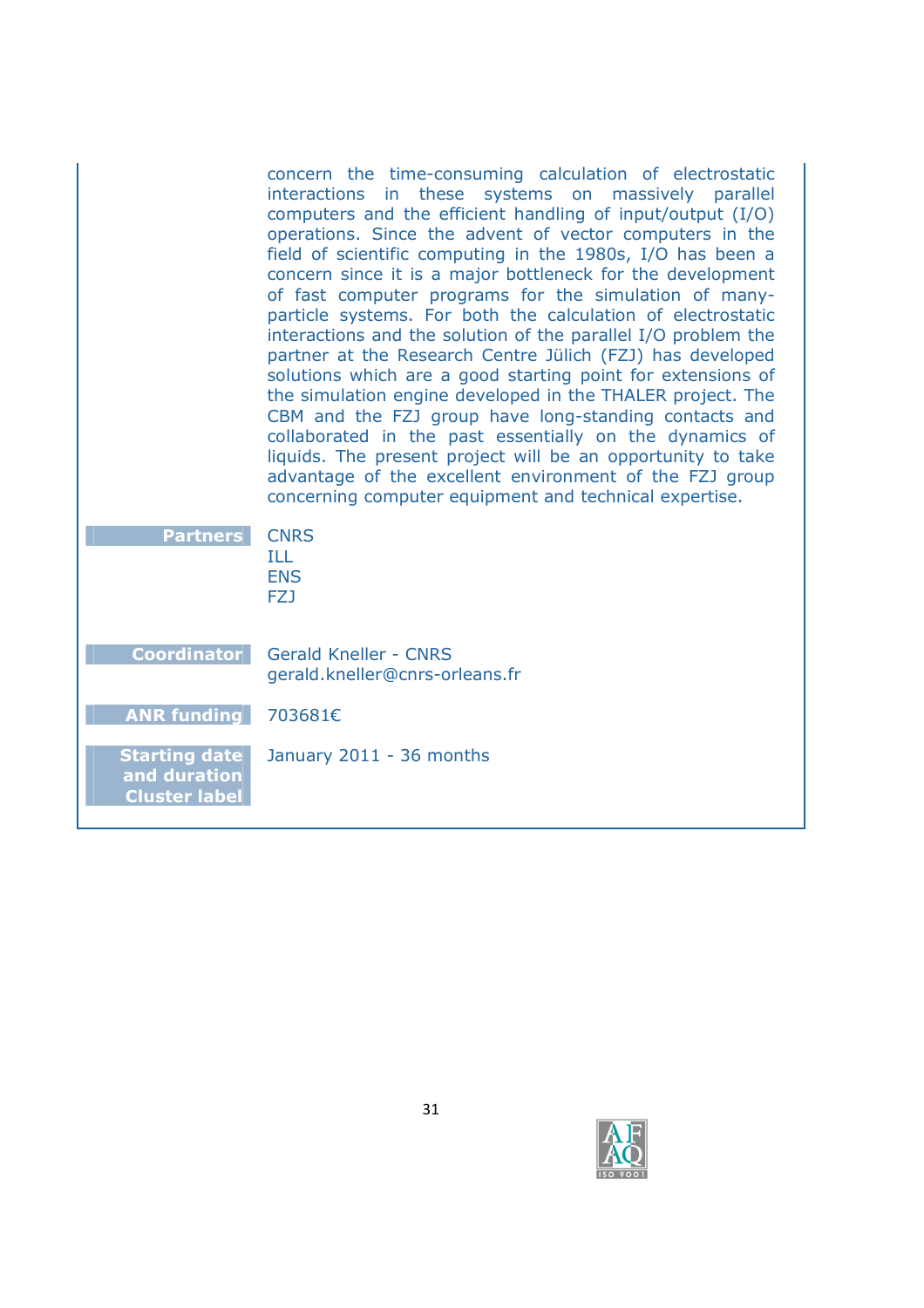#### **YEAR 2010**

# **Project title** SYNE2ARTI – From Synthetic Gene Networks to Artificial Tissues

**Abstract** Synthetic biology, or bioengineering, aims at designing and constructing in vivo biological systems that performs novel, useful tasks. This is achieved by reingeneering existing systems.In contrast to traditional biotechnology, the focus is on developing biological or computational tools that help with an efficient construction of new systems. In this project, we focus in applications of synthetic biology for tissue engineering. Because engineered tissues might supplement or even completely replace defective tissues in patients, their development is therapeutically highly relevant. This requires firstly to reprogram cell growth, differentiation and death, which necessitates extensive modifications of intracellular networks, and secondly, to engineer cell-cell communications so as to coordinate the development of the tissue at the cell population level. This task is delicate since, on one hand, manipulations of intracellular molecular interactions can affect cell-cell and cell-substrate interactions interfering both with tissue architecture and function, and, on the other hand, changes in tissue architecture and function can feed back to the control of gene expression and post-transcriptional modifications. Consequently, the global behavior of engineered tissues emerges from local interactions between extensively modified cells, and this multi-scale aspect needs to be taken into account to successfully engineer such tissues. Unfortunately, because of this multi-scale aspect, the numerical simulation of the (monolithic) models developed to assist the tissue design is not computationally tractable: one has to analyze large differential equation systems (up to  $10^6$  ODEs) with uncertain parameters defined by probability distributions (random ODEs). Besides large computational resources, such analyses require novel methodological developments for multi-scale numerical simulations. To deal with this problem, we propose to use of abstraction. More precisely, i) we compute an abstract representation of the original random ODE system in the form of a continuous time stochastic automaton, and ii) we use this abstract representation in place of the original ODE